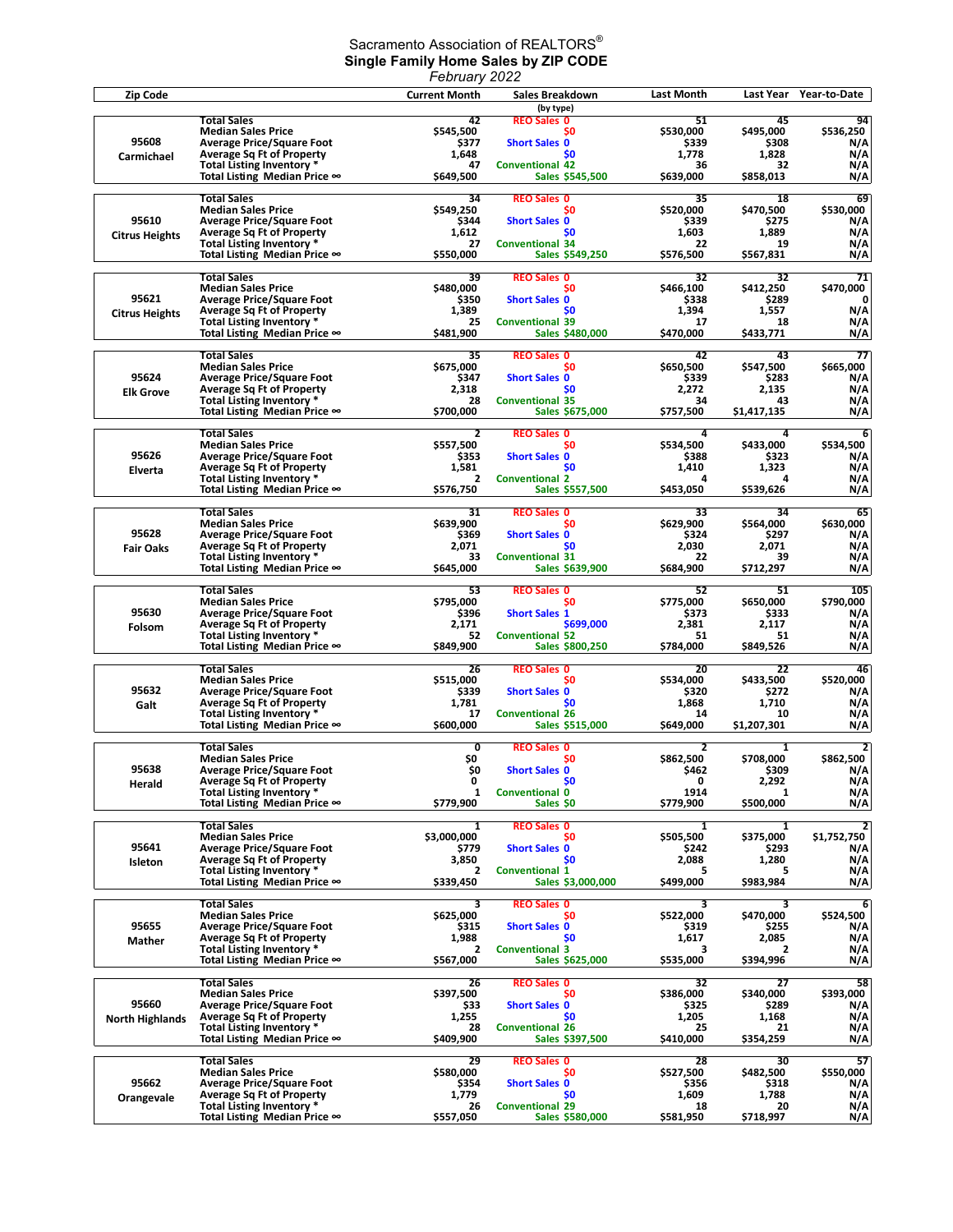## Sacramento Association of REALTORS $^\circ$ **Single Family Home Sales by ZIP CODE** *February 2022*

| <b>Zip Code</b>            |                                                                      | <b>Current Month</b> | Sales Breakdown                           | <b>Last Month</b> | Last Year                   | Year-to-Date    |
|----------------------------|----------------------------------------------------------------------|----------------------|-------------------------------------------|-------------------|-----------------------------|-----------------|
|                            | Total Sales                                                          | 43                   | (by type)<br><b>REO Sales 0</b>           | 35                | 34                          | 80              |
|                            | <b>Median Sales Price</b>                                            | \$530,000            | S0                                        | \$470,000         | \$469,000                   | \$490,500       |
| 95670                      | <b>Average Price/Square Foot</b>                                     | \$330                | <b>Short Sales 0</b>                      | \$328             | \$288                       | N/A             |
| Rancho Cordova             | <b>Average Sq Ft of Property</b><br>Total Listing Inventory *        | 1,706<br>18          | \$0<br><b>Conventional 43</b>             | 1.523<br>23       | 1,740<br>22                 | N/A<br>N/A      |
|                            | Total Listing Median Price ∞                                         | \$462,475            | Sales \$530,000                           | \$470,000         | \$467,872                   | N/A             |
|                            |                                                                      |                      |                                           |                   |                             |                 |
|                            | <b>Total Sales</b><br><b>Median Sales Price</b>                      | 16<br>\$427,500      | <b>REO Sales 1</b><br>\$260,000           | 17<br>\$424,000   | 10<br>\$345,000             | 33<br>\$424,000 |
| 95673                      | <b>Average Price/Square Foot</b>                                     | \$359                | <b>Short Sales 0</b>                      | \$342             | \$306                       | N/A             |
| <b>Rio Linda</b>           | <b>Average Sq Ft of Property</b><br><b>Total Listing Inventory *</b> | 1,321                | S0                                        | 1,377             | 1,351<br>9                  | N/A             |
|                            | Total Listing Median Price ∞                                         | 15<br>\$485,000      | <b>Conventional 15</b><br>Sales \$440,000 | 8<br>\$437,500    | \$447,212                   | N/A<br>N/A      |
|                            |                                                                      |                      |                                           |                   |                             |                 |
|                            | <b>Total Sales</b><br><b>Median Sales Price</b>                      | 8<br>\$697,450       | <b>REO Sales 0</b><br>S0                  | 5<br>\$792,000    | 16<br>\$615,000             | 13<br>\$705,000 |
| 95683                      | <b>Average Price/Square Foot</b>                                     | \$300                | <b>Short Sales 0</b>                      | \$292             | \$272                       | N/A             |
| <b>Rancho Murieta</b>      | <b>Average Sq Ft of Property</b><br>Total Listing Inventory *        | 2,490<br>11          | \$0<br><b>Conventional 8</b>              | 2,827<br>3        | 2,655<br>14                 | N/A<br>N/A      |
|                            | Total Listing Median Price ∞                                         | \$649,000            | Sales \$697,450                           | \$899,000         | \$730,394                   | N/A             |
|                            |                                                                      |                      |                                           |                   |                             |                 |
|                            | <b>Total Sales</b><br><b>Median Sales Price</b>                      | 1<br>\$675,000       | <b>REO Sales 0</b><br>\$0                 | 0<br>\$0          | 0<br>\$O                    | 1<br>\$675,000  |
| 95690                      | <b>Average Price/Square Foot</b>                                     | \$483                | <b>Short Sales 0</b>                      | \$0               | \$0                         | N/A             |
| <b>Walnut Grove</b>        | <b>Average Sq Ft of Property</b><br>Total Listing Inventory *        | 1,397<br>0           | SO.<br><b>Conventional 1</b>              | 0<br>$\mathbf{1}$ | 0<br>3                      | N/A<br>N/A      |
|                            | Total Listing Median Price ∞                                         | \$O                  | Sales \$675,000                           | \$675,000         | \$415,003                   | N/A             |
|                            |                                                                      |                      |                                           |                   |                             |                 |
|                            | <b>Total Sales</b><br><b>Median Sales Price</b>                      | 8<br>\$815,000       | <b>REO Sales 0</b><br>S0                  | 6<br>\$734,950    | $\overline{2}$<br>\$904,500 | 14<br>\$750,000 |
| 95693                      | <b>Average Price/Square Foot</b>                                     | \$444                | <b>Short Sales 0</b>                      | \$433             | \$324                       | N/A             |
| Wilton                     | <b>Average Sq Ft of Property</b><br>Total Listing Inventory *        | 2,113<br>10          | \$0<br><b>Conventional 8</b>              | 2.161<br>5        | 3,145<br>6                  | N/A<br>N/A      |
|                            | Total Listing Median Price ∞                                         | \$1,475,000          | Sales \$815,000                           | \$1,299,000       | \$1,022,992                 | N/A             |
|                            |                                                                      |                      |                                           |                   |                             |                 |
|                            | <b>Total Sales</b><br><b>Median Sales Price</b>                      | 32<br>\$629,500      | <b>REO Sales 0</b><br>\$0                 | 18<br>\$615,500   | 19<br>\$540,000             | 51<br>\$629,000 |
| 95742                      | <b>Average Price/Square Foot</b>                                     | \$306                | <b>Short Sales 0</b>                      | \$299             | \$244                       | N/A             |
| Rancho Cordova             | <b>Average Sq Ft of Property</b><br>Total Listing Inventory *        | 2,169<br>10          | \$0<br><b>Conventional 32</b>             | 2,192<br>18       | 2,229<br>12                 | N/A<br>N/A      |
|                            | Total Listing Median Price $\infty$                                  | \$700,000            | Sales \$629,500                           | \$674,950         | \$539,866                   | N/A             |
|                            |                                                                      |                      |                                           |                   |                             |                 |
|                            | <b>Total Sales</b><br><b>Median Sales Price</b>                      | 32<br>\$680,500      | <b>REO Sales 0</b><br>\$0                 | 24<br>\$712,500   | 25<br>\$638,000             | 58<br>\$684,250 |
| 95757                      | <b>Average Price/Square Foot</b>                                     | \$341                | <b>Short Sales 0</b>                      | \$320             | \$285                       | N/A             |
| <b>Elk Grove</b>           | <b>Average Sq Ft of Property</b><br>Total Listing Inventory *        | 2,171<br>26          | <b>SO</b><br><b>Conventional 32</b>       | 2,330<br>16       | 2,520<br>14                 | N/A<br>N/A      |
|                            | Total Listing Median Price $\infty$                                  | \$777,850            | <b>Sales \$680,500</b>                    | \$794,500         | \$560,320                   | N/A             |
|                            | Total Sales                                                          | 43                   | <b>REO Sales 0</b>                        | 40                | 45                          | 83              |
|                            | <b>Median Sales Price</b>                                            | \$620,000            | S0                                        | \$607,500         | \$495,000                   | \$618,000       |
| 95758                      | <b>Average Price/Square Foot</b>                                     | \$334                | <b>Short Sales 0</b>                      | \$327             | \$273                       | N/A             |
| <b>Elk Grove</b>           | <b>Average Sq Ft of Property</b><br>Total Listing Inventory *        | 1,956<br>23          | \$0<br><b>Conventional 43</b>             | 1,967<br>26       | 1,867<br>26                 | N/A<br>N/A      |
|                            | Total Listing Median Price ∞                                         | \$700,000            | Sales \$620,000                           | \$633,100         | \$554,811                   | N/A             |
|                            | <b>Total Sales</b>                                                   | 4                    | <b>REO Sales 0</b>                        | 0                 | 3                           | 4               |
| 95811                      | <b>Median Sales Price</b>                                            | \$762,500            | \$0                                       | \$0               | \$745,000                   | \$762,500       |
| Midtown/                   | <b>Average Price/Square Foot</b>                                     | \$497                | <b>Short Sales 0</b>                      | \$0               | \$413                       | N/A             |
| Downtown                   | Average Sq Ft of Property<br>Total Listing Inventory *               | 1,743<br>8           | S0<br><b>Conventional 4</b>               | 0<br>6            | 1,740<br>7                  | N/A<br>N/A      |
|                            | Total Listing Median Price ∞                                         | \$755,000            | Sales \$762,500                           | \$807,500         | \$695,898                   | N/A             |
|                            | <b>Total Sales</b>                                                   | $\mathbf{1}$         | <b>REO Sales 0</b>                        | 1                 | 3                           | $\overline{2}$  |
|                            | <b>Median Sales Price</b>                                            | \$750,000            | \$O                                       | \$815,000         | \$564,990                   | \$782,500       |
| 95814                      | <b>Average Price/Square Foot</b><br><b>Average Sq Ft of Property</b> | \$441<br>1,702       | <b>Short Sales 0</b><br>\$0               | \$464<br>1,756    | \$364<br>1,610              | N/A<br>N/A      |
| Downtown                   | Total Listing Inventory *                                            | 2                    | <b>Conventional 1</b>                     | 2                 | 2                           | N/A             |
|                            | Total Listing Median Price ∞                                         | \$1,637,500          | Sales \$750,000                           | \$752,870         | \$614,986                   | N/A             |
|                            | Total Sales                                                          | 20                   | <b>REO Sales 0</b>                        | 16                | 22                          | 36              |
| 95815                      | <b>Median Sales Price</b>                                            | \$351,500            | S0                                        | \$365.000         | \$332,500                   | \$354,500       |
| Woodlake<br><b>Noralto</b> | <b>Average Price/Square Foot</b><br><b>Average Sq Ft of Property</b> | \$332<br>1,049       | <b>Short Sales 0</b><br>\$0               | \$316<br>1,239    | \$282<br>1,161              | N/A<br>N/A      |
| S. Hagginwood              | Total Listing Inventory *                                            | 10                   | <b>Conventional 20</b>                    | 17                | 15                          | N/A             |
|                            | Total Listing Median Price ∞                                         | \$414,450            | Sales \$351,200                           | \$351,000         | \$347,653                   | N/A             |
|                            | <b>Total Sales</b>                                                   | 8                    | <b>REO Sales 0</b>                        | 8                 | 12                          | 16              |
| 95816                      | <b>Median Sales Price</b>                                            | \$735,000            | \$0                                       | \$705,000         | \$589,525                   | \$719,500       |
| Midtown/East               | <b>Average Price/Square Foot</b><br><b>Average Sq Ft of Property</b> | \$502<br>1,747       | <b>Short Sales 0</b><br>SO.               | \$486<br>1,780    | \$483<br>1,451              | N/A<br>N/A      |
| Sacramento                 | Total Listing Inventory *                                            | 11                   | <b>Conventional 8</b>                     | 14                | 18                          | N/A             |
|                            | Total Listing Median Price ∞                                         | \$843,500            | Sales \$735,000                           | \$819,000         | \$843,275                   | N/A             |
| 95817                      | <b>Total Sales</b>                                                   | 8                    | <b>REO Sales 0</b>                        | 12                | 11                          | 20              |
| Elmhurst                   | <b>Median Sales Price</b>                                            | \$478,750            | S0                                        | \$514,500         | \$489,000                   | \$498,000       |
| <b>Med Center</b>          | <b>Average Price/Square Foot</b><br><b>Average Sq Ft of Property</b> | \$447<br>1,161       | <b>Short Sales 0</b><br>\$0               | \$408<br>1,374    | \$403<br>1,175              | N/A<br>N/A      |
| North/Central              | Total Listing Inventory *                                            | 12                   | <b>Conventional 8</b>                     | 13                | 8                           | N/A             |
| Oak Park                   | Total Listing Median Price $\infty$                                  | \$562,450            | Sales \$478,750                           | \$549,900         | \$456,738                   | N/A             |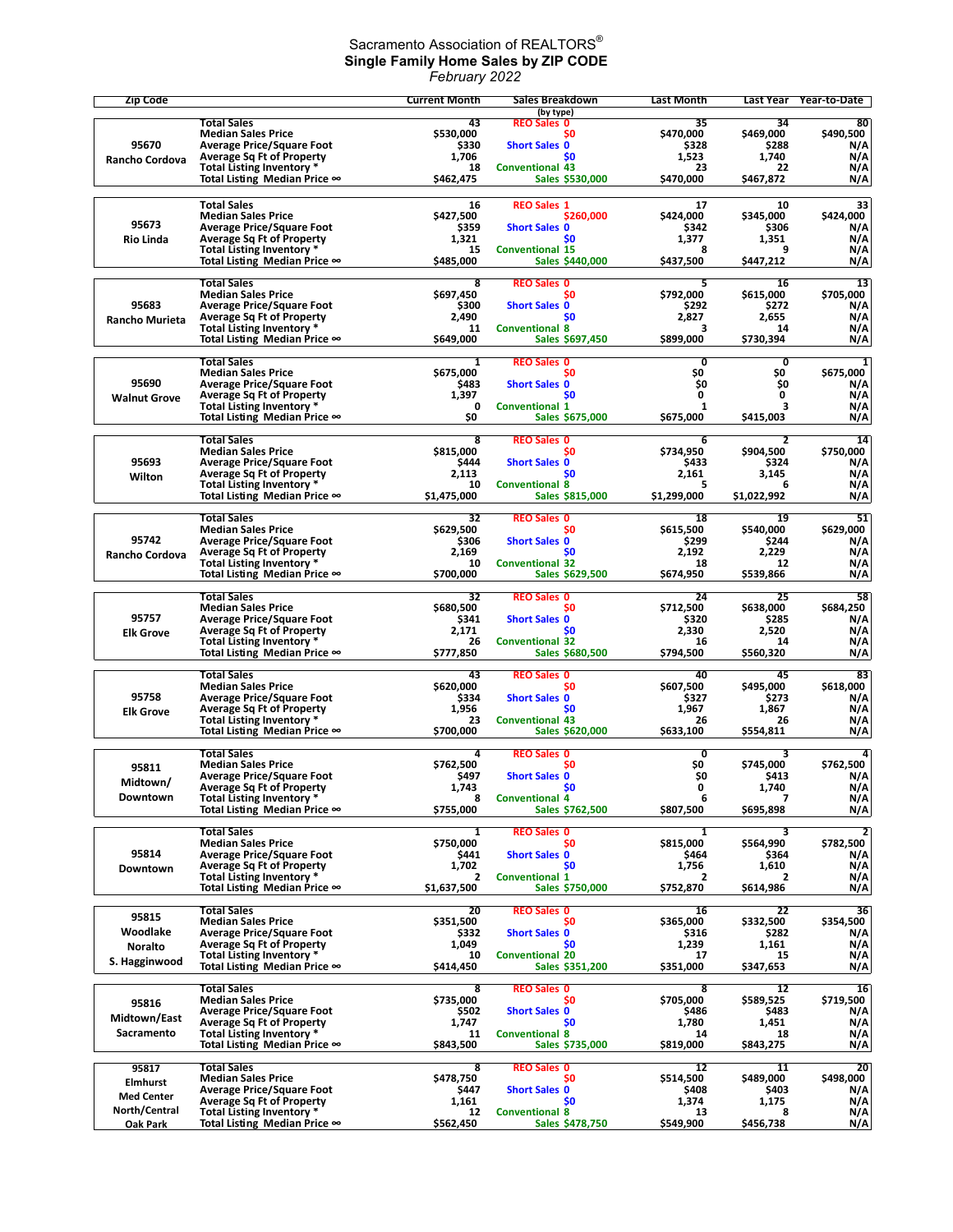## Sacramento Association of REALTORS $^\circ$ **Single Family Home Sales by ZIP CODE** *February 2022*

| <b>Total Sales</b><br>20<br><b>REO Sales 0</b><br>8<br>14<br>28<br>\$711,000<br><b>Median Sales Price</b><br>\$703,050<br>S <sub>0</sub><br>\$740,500<br>\$680,000<br>95818<br><b>Average Price/Square Foot</b><br>\$534<br><b>Short Sales 0</b><br>\$500<br>\$447<br>N/A<br><b>Land Park</b><br>\$0<br>1,904<br>N/A<br><b>Average Sq Ft of Property</b><br>1,537<br>1,661<br><b>Curtis Park</b><br><b>Conventional 20</b><br>N/A<br>Total Listing Inventory *<br>14<br>19<br>13<br>Total Listing Median Price $\infty$<br>\$852,000<br>Sales \$703,050<br>\$795,000<br>\$717,183<br>N/A<br>39<br><b>Total Sales</b><br>18<br><b>REO Sales 1</b><br>21<br>15<br><b>Median Sales Price</b><br>\$767,550<br>\$851,000<br>\$720,000<br>\$628,500<br>\$750,000<br>95819<br>\$527<br>N/A<br><b>Average Price/Square Foot</b><br><b>Short Sales 0</b><br>\$558<br>\$446<br>1,520<br><b>Average Sq Ft of Property</b><br>1,719<br>S0<br>1,638<br>N/A<br><b>East Sacramento</b><br><b>Conventional 17</b><br>Total Listing Inventory *<br>8<br>13<br>22<br>N/A<br>\$795,000<br>Total Listing Median Price ∞<br>\$714,888<br>Sales \$765,100<br>\$1,089,912<br>N/A<br><b>Total Sales</b><br><b>REO Sales 0</b><br>36<br>29<br>38<br>67<br>95820<br>\$395,000<br>\$425,000<br>\$372,500<br>\$405,000<br><b>Median Sales Price</b><br>S0<br><b>Tahoe Park</b><br><b>Average Price/Square Foot</b><br>\$406<br><b>Short Sales 0</b><br>\$339<br>\$332<br>N/A<br>N/A<br><b>Average Sq Ft of Property</b><br>1,090<br>\$0<br>1,279<br>1,139<br><b>Colonial Village</b><br>N/A<br>Total Listing Inventory *<br><b>Conventional 36</b><br>25<br>36<br>25<br>S. Oak Park<br>Total Listing Median Price ∞<br>\$415,000<br>Sales \$395,000<br>\$399,450<br>\$395,511<br>N/A<br><b>Total Sales</b><br>41<br>22<br><b>REO Sales 0</b><br>17<br>22<br>\$510,000<br><b>Median Sales Price</b><br>\$520,000<br>\$0<br>\$510,000<br>\$430,000<br>95821<br><b>Average Price/Square Foot</b><br>\$325<br><b>Short Sales 0</b><br>\$334<br>\$298<br>N/A<br>1,974<br>N/A<br><b>Average Sq Ft of Property</b><br>\$0<br>1,556<br>1,541<br>N. Arden Arcade<br><b>Conventional 22</b><br>Total Listing Inventory *<br>20<br>17<br>14<br>N/A<br>Total Listing Median Price ∞<br>\$550,000<br>Sales \$520,000<br>\$556,000<br>\$423,856<br>N/A<br><b>Total Sales</b><br>72<br>33<br><b>REO Sales 0</b><br>39<br>21<br>95822<br>\$460,000<br>\$441,500<br>\$390,000<br>\$454,000<br><b>Median Sales Price</b><br>\$0<br>S. Land Park<br><b>Average Price/Square Foot</b><br>\$360<br><b>Short Sales 0</b><br>\$340<br>\$302<br>N/A<br><b>Average Sq Ft of Property</b><br>1,407<br>\$O<br>1,428<br>1,519<br>N/A<br><b>Hollywood Park</b><br>N/A<br>Total Listing Inventory *<br>19<br><b>Conventional 33</b><br>8<br>17<br><b>Golf Course Terr.</b><br>Sales \$460,000<br>\$480,693<br>Total Listing Median Price $\infty$<br>\$439,000<br>\$450,000<br>N/A<br>69<br><b>Total Sales</b><br>29<br><b>REO Sales 0</b><br>40<br>33<br>95823<br><b>Median Sales Price</b><br>\$450,000<br>S <sub>0</sub><br>\$443,385<br>\$387,000<br>\$450,000<br>S. Sacramento<br><b>Average Price/Square Foot</b><br>\$324<br><b>Short Sales 0</b><br>\$315<br>\$261<br>N/A<br>\$0<br>N/A<br><b>Average Sq Ft of Property</b><br>1,412<br>1,441<br>1,501<br>Parkway<br><b>Conventional 29</b><br>Total Listing Inventory *<br>20<br>10<br>18<br>N/A<br>Valley Hi<br>Total Listing Median Price ∞<br>\$449,975<br>Sales \$450,000<br>\$421,950<br>\$409,985<br>N/A<br><b>Total Sales</b><br>16<br><b>REO Sales 0</b><br>10<br>12<br>26<br>95824<br>\$372,500<br>\$372,500<br>\$301,990<br>\$372,500<br><b>Median Sales Price</b><br>S0<br>S. City Farms<br>\$353<br>\$238<br>N/A<br><b>Average Price/Square Foot</b><br><b>Short Sales 0</b><br>\$319<br>1,109<br><b>Average Sq Ft of Property</b><br>S0<br>1,198<br>1,386<br>N/A<br><b>Fruitridge Manor</b><br>Total Listing Inventory *<br>12<br><b>Conventional 16</b><br>9<br>N/A<br>15<br>Avondale<br>\$379,999<br>Total Listing Median Price ∞<br>Sales \$372,500<br>\$350,000<br>\$362,939<br>N/A<br><b>Total Sales</b><br><b>REO Sales 0</b><br>13<br>6<br>15<br>7<br>95825<br>\$452,450<br>\$475,000<br>\$420,000<br>\$475,000<br><b>Median Sales Price</b><br>S0<br>S. Arden Arcade<br><b>Average Price/Square Foot</b><br>\$336<br><b>Short Sales 0</b><br>\$332<br>\$303<br>N/A<br>N/A<br><b>Average Sq Ft of Property</b><br>1,381<br>\$0<br>1,459<br>1,394<br>Sierra Oaks<br>N/A<br>Total Listing Inventory *<br><b>Conventional 6</b><br>8<br>6<br><b>Campus Commons</b><br>Total Listing Median Price ∞<br>\$522,500<br>\$517,000<br>\$420,698<br>Sales \$452,450<br>N/A<br>56<br>Total Sales<br>25<br><b>REO Sales 0</b><br>31<br>34<br>95826<br>\$496,254<br><b>Median Sales Price</b><br>\$505,000<br>\$0<br>\$485,000<br>\$441,000<br><b>College Glen</b><br>N/A<br><b>Average Price/Square Foot</b><br>\$357<br><b>Short Sales 0</b><br>\$353<br>\$294<br>Average Sq Ft of Property<br>N/A<br>1.465<br>\$0<br>1.424<br>1.545<br>La Riviera<br>N/A<br>Total Listing Inventory *<br>16<br><b>Conventional 25</b><br>13<br>21<br>Rosemont<br>Total Listing Median Price ∞<br>\$499,900<br>Sales \$505,000<br>\$530,000<br>\$448,981<br>N/A<br><b>Total Sales</b><br>35<br>21<br><b>REO Sales 0</b><br>14<br>5<br><b>Median Sales Price</b><br>\$470,000<br>\$455,000<br>\$4,420,000<br>\$462,000<br>S0<br>95827<br><b>Average Price/Square Foot</b><br>\$324<br><b>Short Sales 0</b><br>\$294<br>\$304<br>N/A<br><b>Average Sq Ft of Property</b><br>1,552<br>S <sub>0</sub><br>1,778<br>1,343<br>N/A<br><b>Lincoln Village</b><br>Total Listing Inventory *<br>N/A<br><b>Conventional 21</b><br>9<br>9<br>8<br>Total Listing Median Price ∞<br>N/A<br>\$450,000<br>Sales \$470,000<br>\$500,000<br>\$420,654<br><b>Total Sales</b><br>74<br>37<br><b>REO Sales 0</b><br>36<br>25<br>\$450,000<br><b>Median Sales Price</b><br>\$450,000<br>S <sub>0</sub><br>\$453,500<br>\$415,000<br>95828<br><b>Average Price/Square Foot</b><br>\$329<br><b>Short Sales 0</b><br>\$315<br>\$254<br>N/A<br>N/A<br><b>Average Sq Ft of Property</b><br>1,431<br>\$0<br>1,557<br>1,648<br>Florin<br>Total Listing Inventory *<br><b>Conventional 37</b><br>N/A<br>20<br>29<br>41<br>Total Listing Median Price ∞<br>\$435,000<br>Sales \$450,000<br>\$450,000<br>\$412,108<br>N/A<br>54<br><b>Total Sales</b><br>29<br><b>REO Sales 0</b><br>25<br>15<br><b>Median Sales Price</b><br>\$580,000<br>\$629,000<br>\$470,000<br>\$592,750<br>S0<br>95829<br><b>Average Price/Square Foot</b><br>\$337<br><b>Short Sales 0</b><br>\$295<br>\$258<br>N/A<br><b>Average Sq Ft of Property</b><br>N/A<br>1,992<br>S <sub>0</sub><br>2,233<br>2,103<br>Vineyard<br>Total Listing Inventory *<br>28<br><b>Conventional 29</b><br>N/A<br>16<br>18<br>Total Listing Median Price ∞<br>\$649,000<br>Sales \$580,000<br>\$664,500<br>\$699,587<br>N/A<br><b>Total Sales</b><br>0<br><b>REO Sales 0</b><br>1<br>2<br>1<br><b>Median Sales Price</b><br>\$900,000<br>\$572,500<br>\$900,000<br>Ş0<br>S <sub>0</sub><br>95830<br><b>Average Price/Square Foot</b><br>Ş0<br><b>Short Sales 0</b><br>\$296<br>\$260<br>N/A<br><b>Average Sq Ft of Property</b><br>N/A<br>0<br>\$0<br>3,039<br>2,217<br><b>East Florin Road</b><br>N/A<br>Total Listing Inventory *<br>$\mathbf{z}$<br><b>Conventional 0</b><br>0<br>0<br>Total Listing Median Price ∞<br>\$1,299,450<br>\$0<br>N/A<br>Sales \$0<br>\$0 | <b>Zip Code</b> | <b>Current Month</b> | Sales Breakdown | <b>Last Month</b> | <b>Last Year</b> | Year-to-Date |
|-------------------------------------------------------------------------------------------------------------------------------------------------------------------------------------------------------------------------------------------------------------------------------------------------------------------------------------------------------------------------------------------------------------------------------------------------------------------------------------------------------------------------------------------------------------------------------------------------------------------------------------------------------------------------------------------------------------------------------------------------------------------------------------------------------------------------------------------------------------------------------------------------------------------------------------------------------------------------------------------------------------------------------------------------------------------------------------------------------------------------------------------------------------------------------------------------------------------------------------------------------------------------------------------------------------------------------------------------------------------------------------------------------------------------------------------------------------------------------------------------------------------------------------------------------------------------------------------------------------------------------------------------------------------------------------------------------------------------------------------------------------------------------------------------------------------------------------------------------------------------------------------------------------------------------------------------------------------------------------------------------------------------------------------------------------------------------------------------------------------------------------------------------------------------------------------------------------------------------------------------------------------------------------------------------------------------------------------------------------------------------------------------------------------------------------------------------------------------------------------------------------------------------------------------------------------------------------------------------------------------------------------------------------------------------------------------------------------------------------------------------------------------------------------------------------------------------------------------------------------------------------------------------------------------------------------------------------------------------------------------------------------------------------------------------------------------------------------------------------------------------------------------------------------------------------------------------------------------------------------------------------------------------------------------------------------------------------------------------------------------------------------------------------------------------------------------------------------------------------------------------------------------------------------------------------------------------------------------------------------------------------------------------------------------------------------------------------------------------------------------------------------------------------------------------------------------------------------------------------------------------------------------------------------------------------------------------------------------------------------------------------------------------------------------------------------------------------------------------------------------------------------------------------------------------------------------------------------------------------------------------------------------------------------------------------------------------------------------------------------------------------------------------------------------------------------------------------------------------------------------------------------------------------------------------------------------------------------------------------------------------------------------------------------------------------------------------------------------------------------------------------------------------------------------------------------------------------------------------------------------------------------------------------------------------------------------------------------------------------------------------------------------------------------------------------------------------------------------------------------------------------------------------------------------------------------------------------------------------------------------------------------------------------------------------------------------------------------------------------------------------------------------------------------------------------------------------------------------------------------------------------------------------------------------------------------------------------------------------------------------------------------------------------------------------------------------------------------------------------------------------------------------------------------------------------------------------------------------------------------------------------------------------------------------------------------------------------------------------------------------------------------------------------------------------------------------------------------------------------------------------------------------------------------------------------------------------------------------------------------------------------------------------------------------------------------------------------------------------------------------------------------------------------------------------------------------------------------------------------------------------------------------------------------------------------------------------------------------------------------------------------------------------------------------------------------------------------------------------------------------------------------------------------------------------------------------------------------------------------------------------------------------------------------------------------------------------------------------------------------------------------------------------------------------------------------------------------------------------------------------------------------------------------------------------------------------------------------------------------------------------------------------------------------------------------------------------------------------------------------------------------------------------------------------------------------------------------------------------------|-----------------|----------------------|-----------------|-------------------|------------------|--------------|
|                                                                                                                                                                                                                                                                                                                                                                                                                                                                                                                                                                                                                                                                                                                                                                                                                                                                                                                                                                                                                                                                                                                                                                                                                                                                                                                                                                                                                                                                                                                                                                                                                                                                                                                                                                                                                                                                                                                                                                                                                                                                                                                                                                                                                                                                                                                                                                                                                                                                                                                                                                                                                                                                                                                                                                                                                                                                                                                                                                                                                                                                                                                                                                                                                                                                                                                                                                                                                                                                                                                                                                                                                                                                                                                                                                                                                                                                                                                                                                                                                                                                                                                                                                                                                                                                                                                                                                                                                                                                                                                                                                                                                                                                                                                                                                                                                                                                                                                                                                                                                                                                                                                                                                                                                                                                                                                                                                                                                                                                                                                                                                                                                                                                                                                                                                                                                                                                                                                                                                                                                                                                                                                                                                                                                                                                                                                                                                                                                                                                                                                                                                                                                                                                                                                                                                                                                                                                                                                                                                                                                                                                                                                                                                                                                                                                                                                                                                                                                                                                                     |                 |                      | (by type)       |                   |                  |              |
|                                                                                                                                                                                                                                                                                                                                                                                                                                                                                                                                                                                                                                                                                                                                                                                                                                                                                                                                                                                                                                                                                                                                                                                                                                                                                                                                                                                                                                                                                                                                                                                                                                                                                                                                                                                                                                                                                                                                                                                                                                                                                                                                                                                                                                                                                                                                                                                                                                                                                                                                                                                                                                                                                                                                                                                                                                                                                                                                                                                                                                                                                                                                                                                                                                                                                                                                                                                                                                                                                                                                                                                                                                                                                                                                                                                                                                                                                                                                                                                                                                                                                                                                                                                                                                                                                                                                                                                                                                                                                                                                                                                                                                                                                                                                                                                                                                                                                                                                                                                                                                                                                                                                                                                                                                                                                                                                                                                                                                                                                                                                                                                                                                                                                                                                                                                                                                                                                                                                                                                                                                                                                                                                                                                                                                                                                                                                                                                                                                                                                                                                                                                                                                                                                                                                                                                                                                                                                                                                                                                                                                                                                                                                                                                                                                                                                                                                                                                                                                                                                     |                 |                      |                 |                   |                  |              |
|                                                                                                                                                                                                                                                                                                                                                                                                                                                                                                                                                                                                                                                                                                                                                                                                                                                                                                                                                                                                                                                                                                                                                                                                                                                                                                                                                                                                                                                                                                                                                                                                                                                                                                                                                                                                                                                                                                                                                                                                                                                                                                                                                                                                                                                                                                                                                                                                                                                                                                                                                                                                                                                                                                                                                                                                                                                                                                                                                                                                                                                                                                                                                                                                                                                                                                                                                                                                                                                                                                                                                                                                                                                                                                                                                                                                                                                                                                                                                                                                                                                                                                                                                                                                                                                                                                                                                                                                                                                                                                                                                                                                                                                                                                                                                                                                                                                                                                                                                                                                                                                                                                                                                                                                                                                                                                                                                                                                                                                                                                                                                                                                                                                                                                                                                                                                                                                                                                                                                                                                                                                                                                                                                                                                                                                                                                                                                                                                                                                                                                                                                                                                                                                                                                                                                                                                                                                                                                                                                                                                                                                                                                                                                                                                                                                                                                                                                                                                                                                                                     |                 |                      |                 |                   |                  |              |
|                                                                                                                                                                                                                                                                                                                                                                                                                                                                                                                                                                                                                                                                                                                                                                                                                                                                                                                                                                                                                                                                                                                                                                                                                                                                                                                                                                                                                                                                                                                                                                                                                                                                                                                                                                                                                                                                                                                                                                                                                                                                                                                                                                                                                                                                                                                                                                                                                                                                                                                                                                                                                                                                                                                                                                                                                                                                                                                                                                                                                                                                                                                                                                                                                                                                                                                                                                                                                                                                                                                                                                                                                                                                                                                                                                                                                                                                                                                                                                                                                                                                                                                                                                                                                                                                                                                                                                                                                                                                                                                                                                                                                                                                                                                                                                                                                                                                                                                                                                                                                                                                                                                                                                                                                                                                                                                                                                                                                                                                                                                                                                                                                                                                                                                                                                                                                                                                                                                                                                                                                                                                                                                                                                                                                                                                                                                                                                                                                                                                                                                                                                                                                                                                                                                                                                                                                                                                                                                                                                                                                                                                                                                                                                                                                                                                                                                                                                                                                                                                                     |                 |                      |                 |                   |                  |              |
|                                                                                                                                                                                                                                                                                                                                                                                                                                                                                                                                                                                                                                                                                                                                                                                                                                                                                                                                                                                                                                                                                                                                                                                                                                                                                                                                                                                                                                                                                                                                                                                                                                                                                                                                                                                                                                                                                                                                                                                                                                                                                                                                                                                                                                                                                                                                                                                                                                                                                                                                                                                                                                                                                                                                                                                                                                                                                                                                                                                                                                                                                                                                                                                                                                                                                                                                                                                                                                                                                                                                                                                                                                                                                                                                                                                                                                                                                                                                                                                                                                                                                                                                                                                                                                                                                                                                                                                                                                                                                                                                                                                                                                                                                                                                                                                                                                                                                                                                                                                                                                                                                                                                                                                                                                                                                                                                                                                                                                                                                                                                                                                                                                                                                                                                                                                                                                                                                                                                                                                                                                                                                                                                                                                                                                                                                                                                                                                                                                                                                                                                                                                                                                                                                                                                                                                                                                                                                                                                                                                                                                                                                                                                                                                                                                                                                                                                                                                                                                                                                     |                 |                      |                 |                   |                  |              |
|                                                                                                                                                                                                                                                                                                                                                                                                                                                                                                                                                                                                                                                                                                                                                                                                                                                                                                                                                                                                                                                                                                                                                                                                                                                                                                                                                                                                                                                                                                                                                                                                                                                                                                                                                                                                                                                                                                                                                                                                                                                                                                                                                                                                                                                                                                                                                                                                                                                                                                                                                                                                                                                                                                                                                                                                                                                                                                                                                                                                                                                                                                                                                                                                                                                                                                                                                                                                                                                                                                                                                                                                                                                                                                                                                                                                                                                                                                                                                                                                                                                                                                                                                                                                                                                                                                                                                                                                                                                                                                                                                                                                                                                                                                                                                                                                                                                                                                                                                                                                                                                                                                                                                                                                                                                                                                                                                                                                                                                                                                                                                                                                                                                                                                                                                                                                                                                                                                                                                                                                                                                                                                                                                                                                                                                                                                                                                                                                                                                                                                                                                                                                                                                                                                                                                                                                                                                                                                                                                                                                                                                                                                                                                                                                                                                                                                                                                                                                                                                                                     |                 |                      |                 |                   |                  |              |
|                                                                                                                                                                                                                                                                                                                                                                                                                                                                                                                                                                                                                                                                                                                                                                                                                                                                                                                                                                                                                                                                                                                                                                                                                                                                                                                                                                                                                                                                                                                                                                                                                                                                                                                                                                                                                                                                                                                                                                                                                                                                                                                                                                                                                                                                                                                                                                                                                                                                                                                                                                                                                                                                                                                                                                                                                                                                                                                                                                                                                                                                                                                                                                                                                                                                                                                                                                                                                                                                                                                                                                                                                                                                                                                                                                                                                                                                                                                                                                                                                                                                                                                                                                                                                                                                                                                                                                                                                                                                                                                                                                                                                                                                                                                                                                                                                                                                                                                                                                                                                                                                                                                                                                                                                                                                                                                                                                                                                                                                                                                                                                                                                                                                                                                                                                                                                                                                                                                                                                                                                                                                                                                                                                                                                                                                                                                                                                                                                                                                                                                                                                                                                                                                                                                                                                                                                                                                                                                                                                                                                                                                                                                                                                                                                                                                                                                                                                                                                                                                                     |                 |                      |                 |                   |                  |              |
|                                                                                                                                                                                                                                                                                                                                                                                                                                                                                                                                                                                                                                                                                                                                                                                                                                                                                                                                                                                                                                                                                                                                                                                                                                                                                                                                                                                                                                                                                                                                                                                                                                                                                                                                                                                                                                                                                                                                                                                                                                                                                                                                                                                                                                                                                                                                                                                                                                                                                                                                                                                                                                                                                                                                                                                                                                                                                                                                                                                                                                                                                                                                                                                                                                                                                                                                                                                                                                                                                                                                                                                                                                                                                                                                                                                                                                                                                                                                                                                                                                                                                                                                                                                                                                                                                                                                                                                                                                                                                                                                                                                                                                                                                                                                                                                                                                                                                                                                                                                                                                                                                                                                                                                                                                                                                                                                                                                                                                                                                                                                                                                                                                                                                                                                                                                                                                                                                                                                                                                                                                                                                                                                                                                                                                                                                                                                                                                                                                                                                                                                                                                                                                                                                                                                                                                                                                                                                                                                                                                                                                                                                                                                                                                                                                                                                                                                                                                                                                                                                     |                 |                      |                 |                   |                  |              |
|                                                                                                                                                                                                                                                                                                                                                                                                                                                                                                                                                                                                                                                                                                                                                                                                                                                                                                                                                                                                                                                                                                                                                                                                                                                                                                                                                                                                                                                                                                                                                                                                                                                                                                                                                                                                                                                                                                                                                                                                                                                                                                                                                                                                                                                                                                                                                                                                                                                                                                                                                                                                                                                                                                                                                                                                                                                                                                                                                                                                                                                                                                                                                                                                                                                                                                                                                                                                                                                                                                                                                                                                                                                                                                                                                                                                                                                                                                                                                                                                                                                                                                                                                                                                                                                                                                                                                                                                                                                                                                                                                                                                                                                                                                                                                                                                                                                                                                                                                                                                                                                                                                                                                                                                                                                                                                                                                                                                                                                                                                                                                                                                                                                                                                                                                                                                                                                                                                                                                                                                                                                                                                                                                                                                                                                                                                                                                                                                                                                                                                                                                                                                                                                                                                                                                                                                                                                                                                                                                                                                                                                                                                                                                                                                                                                                                                                                                                                                                                                                                     |                 |                      |                 |                   |                  |              |
|                                                                                                                                                                                                                                                                                                                                                                                                                                                                                                                                                                                                                                                                                                                                                                                                                                                                                                                                                                                                                                                                                                                                                                                                                                                                                                                                                                                                                                                                                                                                                                                                                                                                                                                                                                                                                                                                                                                                                                                                                                                                                                                                                                                                                                                                                                                                                                                                                                                                                                                                                                                                                                                                                                                                                                                                                                                                                                                                                                                                                                                                                                                                                                                                                                                                                                                                                                                                                                                                                                                                                                                                                                                                                                                                                                                                                                                                                                                                                                                                                                                                                                                                                                                                                                                                                                                                                                                                                                                                                                                                                                                                                                                                                                                                                                                                                                                                                                                                                                                                                                                                                                                                                                                                                                                                                                                                                                                                                                                                                                                                                                                                                                                                                                                                                                                                                                                                                                                                                                                                                                                                                                                                                                                                                                                                                                                                                                                                                                                                                                                                                                                                                                                                                                                                                                                                                                                                                                                                                                                                                                                                                                                                                                                                                                                                                                                                                                                                                                                                                     |                 |                      |                 |                   |                  |              |
|                                                                                                                                                                                                                                                                                                                                                                                                                                                                                                                                                                                                                                                                                                                                                                                                                                                                                                                                                                                                                                                                                                                                                                                                                                                                                                                                                                                                                                                                                                                                                                                                                                                                                                                                                                                                                                                                                                                                                                                                                                                                                                                                                                                                                                                                                                                                                                                                                                                                                                                                                                                                                                                                                                                                                                                                                                                                                                                                                                                                                                                                                                                                                                                                                                                                                                                                                                                                                                                                                                                                                                                                                                                                                                                                                                                                                                                                                                                                                                                                                                                                                                                                                                                                                                                                                                                                                                                                                                                                                                                                                                                                                                                                                                                                                                                                                                                                                                                                                                                                                                                                                                                                                                                                                                                                                                                                                                                                                                                                                                                                                                                                                                                                                                                                                                                                                                                                                                                                                                                                                                                                                                                                                                                                                                                                                                                                                                                                                                                                                                                                                                                                                                                                                                                                                                                                                                                                                                                                                                                                                                                                                                                                                                                                                                                                                                                                                                                                                                                                                     |                 |                      |                 |                   |                  |              |
|                                                                                                                                                                                                                                                                                                                                                                                                                                                                                                                                                                                                                                                                                                                                                                                                                                                                                                                                                                                                                                                                                                                                                                                                                                                                                                                                                                                                                                                                                                                                                                                                                                                                                                                                                                                                                                                                                                                                                                                                                                                                                                                                                                                                                                                                                                                                                                                                                                                                                                                                                                                                                                                                                                                                                                                                                                                                                                                                                                                                                                                                                                                                                                                                                                                                                                                                                                                                                                                                                                                                                                                                                                                                                                                                                                                                                                                                                                                                                                                                                                                                                                                                                                                                                                                                                                                                                                                                                                                                                                                                                                                                                                                                                                                                                                                                                                                                                                                                                                                                                                                                                                                                                                                                                                                                                                                                                                                                                                                                                                                                                                                                                                                                                                                                                                                                                                                                                                                                                                                                                                                                                                                                                                                                                                                                                                                                                                                                                                                                                                                                                                                                                                                                                                                                                                                                                                                                                                                                                                                                                                                                                                                                                                                                                                                                                                                                                                                                                                                                                     |                 |                      |                 |                   |                  |              |
|                                                                                                                                                                                                                                                                                                                                                                                                                                                                                                                                                                                                                                                                                                                                                                                                                                                                                                                                                                                                                                                                                                                                                                                                                                                                                                                                                                                                                                                                                                                                                                                                                                                                                                                                                                                                                                                                                                                                                                                                                                                                                                                                                                                                                                                                                                                                                                                                                                                                                                                                                                                                                                                                                                                                                                                                                                                                                                                                                                                                                                                                                                                                                                                                                                                                                                                                                                                                                                                                                                                                                                                                                                                                                                                                                                                                                                                                                                                                                                                                                                                                                                                                                                                                                                                                                                                                                                                                                                                                                                                                                                                                                                                                                                                                                                                                                                                                                                                                                                                                                                                                                                                                                                                                                                                                                                                                                                                                                                                                                                                                                                                                                                                                                                                                                                                                                                                                                                                                                                                                                                                                                                                                                                                                                                                                                                                                                                                                                                                                                                                                                                                                                                                                                                                                                                                                                                                                                                                                                                                                                                                                                                                                                                                                                                                                                                                                                                                                                                                                                     |                 |                      |                 |                   |                  |              |
|                                                                                                                                                                                                                                                                                                                                                                                                                                                                                                                                                                                                                                                                                                                                                                                                                                                                                                                                                                                                                                                                                                                                                                                                                                                                                                                                                                                                                                                                                                                                                                                                                                                                                                                                                                                                                                                                                                                                                                                                                                                                                                                                                                                                                                                                                                                                                                                                                                                                                                                                                                                                                                                                                                                                                                                                                                                                                                                                                                                                                                                                                                                                                                                                                                                                                                                                                                                                                                                                                                                                                                                                                                                                                                                                                                                                                                                                                                                                                                                                                                                                                                                                                                                                                                                                                                                                                                                                                                                                                                                                                                                                                                                                                                                                                                                                                                                                                                                                                                                                                                                                                                                                                                                                                                                                                                                                                                                                                                                                                                                                                                                                                                                                                                                                                                                                                                                                                                                                                                                                                                                                                                                                                                                                                                                                                                                                                                                                                                                                                                                                                                                                                                                                                                                                                                                                                                                                                                                                                                                                                                                                                                                                                                                                                                                                                                                                                                                                                                                                                     |                 |                      |                 |                   |                  |              |
|                                                                                                                                                                                                                                                                                                                                                                                                                                                                                                                                                                                                                                                                                                                                                                                                                                                                                                                                                                                                                                                                                                                                                                                                                                                                                                                                                                                                                                                                                                                                                                                                                                                                                                                                                                                                                                                                                                                                                                                                                                                                                                                                                                                                                                                                                                                                                                                                                                                                                                                                                                                                                                                                                                                                                                                                                                                                                                                                                                                                                                                                                                                                                                                                                                                                                                                                                                                                                                                                                                                                                                                                                                                                                                                                                                                                                                                                                                                                                                                                                                                                                                                                                                                                                                                                                                                                                                                                                                                                                                                                                                                                                                                                                                                                                                                                                                                                                                                                                                                                                                                                                                                                                                                                                                                                                                                                                                                                                                                                                                                                                                                                                                                                                                                                                                                                                                                                                                                                                                                                                                                                                                                                                                                                                                                                                                                                                                                                                                                                                                                                                                                                                                                                                                                                                                                                                                                                                                                                                                                                                                                                                                                                                                                                                                                                                                                                                                                                                                                                                     |                 |                      |                 |                   |                  |              |
|                                                                                                                                                                                                                                                                                                                                                                                                                                                                                                                                                                                                                                                                                                                                                                                                                                                                                                                                                                                                                                                                                                                                                                                                                                                                                                                                                                                                                                                                                                                                                                                                                                                                                                                                                                                                                                                                                                                                                                                                                                                                                                                                                                                                                                                                                                                                                                                                                                                                                                                                                                                                                                                                                                                                                                                                                                                                                                                                                                                                                                                                                                                                                                                                                                                                                                                                                                                                                                                                                                                                                                                                                                                                                                                                                                                                                                                                                                                                                                                                                                                                                                                                                                                                                                                                                                                                                                                                                                                                                                                                                                                                                                                                                                                                                                                                                                                                                                                                                                                                                                                                                                                                                                                                                                                                                                                                                                                                                                                                                                                                                                                                                                                                                                                                                                                                                                                                                                                                                                                                                                                                                                                                                                                                                                                                                                                                                                                                                                                                                                                                                                                                                                                                                                                                                                                                                                                                                                                                                                                                                                                                                                                                                                                                                                                                                                                                                                                                                                                                                     |                 |                      |                 |                   |                  |              |
|                                                                                                                                                                                                                                                                                                                                                                                                                                                                                                                                                                                                                                                                                                                                                                                                                                                                                                                                                                                                                                                                                                                                                                                                                                                                                                                                                                                                                                                                                                                                                                                                                                                                                                                                                                                                                                                                                                                                                                                                                                                                                                                                                                                                                                                                                                                                                                                                                                                                                                                                                                                                                                                                                                                                                                                                                                                                                                                                                                                                                                                                                                                                                                                                                                                                                                                                                                                                                                                                                                                                                                                                                                                                                                                                                                                                                                                                                                                                                                                                                                                                                                                                                                                                                                                                                                                                                                                                                                                                                                                                                                                                                                                                                                                                                                                                                                                                                                                                                                                                                                                                                                                                                                                                                                                                                                                                                                                                                                                                                                                                                                                                                                                                                                                                                                                                                                                                                                                                                                                                                                                                                                                                                                                                                                                                                                                                                                                                                                                                                                                                                                                                                                                                                                                                                                                                                                                                                                                                                                                                                                                                                                                                                                                                                                                                                                                                                                                                                                                                                     |                 |                      |                 |                   |                  |              |
|                                                                                                                                                                                                                                                                                                                                                                                                                                                                                                                                                                                                                                                                                                                                                                                                                                                                                                                                                                                                                                                                                                                                                                                                                                                                                                                                                                                                                                                                                                                                                                                                                                                                                                                                                                                                                                                                                                                                                                                                                                                                                                                                                                                                                                                                                                                                                                                                                                                                                                                                                                                                                                                                                                                                                                                                                                                                                                                                                                                                                                                                                                                                                                                                                                                                                                                                                                                                                                                                                                                                                                                                                                                                                                                                                                                                                                                                                                                                                                                                                                                                                                                                                                                                                                                                                                                                                                                                                                                                                                                                                                                                                                                                                                                                                                                                                                                                                                                                                                                                                                                                                                                                                                                                                                                                                                                                                                                                                                                                                                                                                                                                                                                                                                                                                                                                                                                                                                                                                                                                                                                                                                                                                                                                                                                                                                                                                                                                                                                                                                                                                                                                                                                                                                                                                                                                                                                                                                                                                                                                                                                                                                                                                                                                                                                                                                                                                                                                                                                                                     |                 |                      |                 |                   |                  |              |
|                                                                                                                                                                                                                                                                                                                                                                                                                                                                                                                                                                                                                                                                                                                                                                                                                                                                                                                                                                                                                                                                                                                                                                                                                                                                                                                                                                                                                                                                                                                                                                                                                                                                                                                                                                                                                                                                                                                                                                                                                                                                                                                                                                                                                                                                                                                                                                                                                                                                                                                                                                                                                                                                                                                                                                                                                                                                                                                                                                                                                                                                                                                                                                                                                                                                                                                                                                                                                                                                                                                                                                                                                                                                                                                                                                                                                                                                                                                                                                                                                                                                                                                                                                                                                                                                                                                                                                                                                                                                                                                                                                                                                                                                                                                                                                                                                                                                                                                                                                                                                                                                                                                                                                                                                                                                                                                                                                                                                                                                                                                                                                                                                                                                                                                                                                                                                                                                                                                                                                                                                                                                                                                                                                                                                                                                                                                                                                                                                                                                                                                                                                                                                                                                                                                                                                                                                                                                                                                                                                                                                                                                                                                                                                                                                                                                                                                                                                                                                                                                                     |                 |                      |                 |                   |                  |              |
|                                                                                                                                                                                                                                                                                                                                                                                                                                                                                                                                                                                                                                                                                                                                                                                                                                                                                                                                                                                                                                                                                                                                                                                                                                                                                                                                                                                                                                                                                                                                                                                                                                                                                                                                                                                                                                                                                                                                                                                                                                                                                                                                                                                                                                                                                                                                                                                                                                                                                                                                                                                                                                                                                                                                                                                                                                                                                                                                                                                                                                                                                                                                                                                                                                                                                                                                                                                                                                                                                                                                                                                                                                                                                                                                                                                                                                                                                                                                                                                                                                                                                                                                                                                                                                                                                                                                                                                                                                                                                                                                                                                                                                                                                                                                                                                                                                                                                                                                                                                                                                                                                                                                                                                                                                                                                                                                                                                                                                                                                                                                                                                                                                                                                                                                                                                                                                                                                                                                                                                                                                                                                                                                                                                                                                                                                                                                                                                                                                                                                                                                                                                                                                                                                                                                                                                                                                                                                                                                                                                                                                                                                                                                                                                                                                                                                                                                                                                                                                                                                     |                 |                      |                 |                   |                  |              |
|                                                                                                                                                                                                                                                                                                                                                                                                                                                                                                                                                                                                                                                                                                                                                                                                                                                                                                                                                                                                                                                                                                                                                                                                                                                                                                                                                                                                                                                                                                                                                                                                                                                                                                                                                                                                                                                                                                                                                                                                                                                                                                                                                                                                                                                                                                                                                                                                                                                                                                                                                                                                                                                                                                                                                                                                                                                                                                                                                                                                                                                                                                                                                                                                                                                                                                                                                                                                                                                                                                                                                                                                                                                                                                                                                                                                                                                                                                                                                                                                                                                                                                                                                                                                                                                                                                                                                                                                                                                                                                                                                                                                                                                                                                                                                                                                                                                                                                                                                                                                                                                                                                                                                                                                                                                                                                                                                                                                                                                                                                                                                                                                                                                                                                                                                                                                                                                                                                                                                                                                                                                                                                                                                                                                                                                                                                                                                                                                                                                                                                                                                                                                                                                                                                                                                                                                                                                                                                                                                                                                                                                                                                                                                                                                                                                                                                                                                                                                                                                                                     |                 |                      |                 |                   |                  |              |
|                                                                                                                                                                                                                                                                                                                                                                                                                                                                                                                                                                                                                                                                                                                                                                                                                                                                                                                                                                                                                                                                                                                                                                                                                                                                                                                                                                                                                                                                                                                                                                                                                                                                                                                                                                                                                                                                                                                                                                                                                                                                                                                                                                                                                                                                                                                                                                                                                                                                                                                                                                                                                                                                                                                                                                                                                                                                                                                                                                                                                                                                                                                                                                                                                                                                                                                                                                                                                                                                                                                                                                                                                                                                                                                                                                                                                                                                                                                                                                                                                                                                                                                                                                                                                                                                                                                                                                                                                                                                                                                                                                                                                                                                                                                                                                                                                                                                                                                                                                                                                                                                                                                                                                                                                                                                                                                                                                                                                                                                                                                                                                                                                                                                                                                                                                                                                                                                                                                                                                                                                                                                                                                                                                                                                                                                                                                                                                                                                                                                                                                                                                                                                                                                                                                                                                                                                                                                                                                                                                                                                                                                                                                                                                                                                                                                                                                                                                                                                                                                                     |                 |                      |                 |                   |                  |              |
|                                                                                                                                                                                                                                                                                                                                                                                                                                                                                                                                                                                                                                                                                                                                                                                                                                                                                                                                                                                                                                                                                                                                                                                                                                                                                                                                                                                                                                                                                                                                                                                                                                                                                                                                                                                                                                                                                                                                                                                                                                                                                                                                                                                                                                                                                                                                                                                                                                                                                                                                                                                                                                                                                                                                                                                                                                                                                                                                                                                                                                                                                                                                                                                                                                                                                                                                                                                                                                                                                                                                                                                                                                                                                                                                                                                                                                                                                                                                                                                                                                                                                                                                                                                                                                                                                                                                                                                                                                                                                                                                                                                                                                                                                                                                                                                                                                                                                                                                                                                                                                                                                                                                                                                                                                                                                                                                                                                                                                                                                                                                                                                                                                                                                                                                                                                                                                                                                                                                                                                                                                                                                                                                                                                                                                                                                                                                                                                                                                                                                                                                                                                                                                                                                                                                                                                                                                                                                                                                                                                                                                                                                                                                                                                                                                                                                                                                                                                                                                                                                     |                 |                      |                 |                   |                  |              |
|                                                                                                                                                                                                                                                                                                                                                                                                                                                                                                                                                                                                                                                                                                                                                                                                                                                                                                                                                                                                                                                                                                                                                                                                                                                                                                                                                                                                                                                                                                                                                                                                                                                                                                                                                                                                                                                                                                                                                                                                                                                                                                                                                                                                                                                                                                                                                                                                                                                                                                                                                                                                                                                                                                                                                                                                                                                                                                                                                                                                                                                                                                                                                                                                                                                                                                                                                                                                                                                                                                                                                                                                                                                                                                                                                                                                                                                                                                                                                                                                                                                                                                                                                                                                                                                                                                                                                                                                                                                                                                                                                                                                                                                                                                                                                                                                                                                                                                                                                                                                                                                                                                                                                                                                                                                                                                                                                                                                                                                                                                                                                                                                                                                                                                                                                                                                                                                                                                                                                                                                                                                                                                                                                                                                                                                                                                                                                                                                                                                                                                                                                                                                                                                                                                                                                                                                                                                                                                                                                                                                                                                                                                                                                                                                                                                                                                                                                                                                                                                                                     |                 |                      |                 |                   |                  |              |
|                                                                                                                                                                                                                                                                                                                                                                                                                                                                                                                                                                                                                                                                                                                                                                                                                                                                                                                                                                                                                                                                                                                                                                                                                                                                                                                                                                                                                                                                                                                                                                                                                                                                                                                                                                                                                                                                                                                                                                                                                                                                                                                                                                                                                                                                                                                                                                                                                                                                                                                                                                                                                                                                                                                                                                                                                                                                                                                                                                                                                                                                                                                                                                                                                                                                                                                                                                                                                                                                                                                                                                                                                                                                                                                                                                                                                                                                                                                                                                                                                                                                                                                                                                                                                                                                                                                                                                                                                                                                                                                                                                                                                                                                                                                                                                                                                                                                                                                                                                                                                                                                                                                                                                                                                                                                                                                                                                                                                                                                                                                                                                                                                                                                                                                                                                                                                                                                                                                                                                                                                                                                                                                                                                                                                                                                                                                                                                                                                                                                                                                                                                                                                                                                                                                                                                                                                                                                                                                                                                                                                                                                                                                                                                                                                                                                                                                                                                                                                                                                                     |                 |                      |                 |                   |                  |              |
|                                                                                                                                                                                                                                                                                                                                                                                                                                                                                                                                                                                                                                                                                                                                                                                                                                                                                                                                                                                                                                                                                                                                                                                                                                                                                                                                                                                                                                                                                                                                                                                                                                                                                                                                                                                                                                                                                                                                                                                                                                                                                                                                                                                                                                                                                                                                                                                                                                                                                                                                                                                                                                                                                                                                                                                                                                                                                                                                                                                                                                                                                                                                                                                                                                                                                                                                                                                                                                                                                                                                                                                                                                                                                                                                                                                                                                                                                                                                                                                                                                                                                                                                                                                                                                                                                                                                                                                                                                                                                                                                                                                                                                                                                                                                                                                                                                                                                                                                                                                                                                                                                                                                                                                                                                                                                                                                                                                                                                                                                                                                                                                                                                                                                                                                                                                                                                                                                                                                                                                                                                                                                                                                                                                                                                                                                                                                                                                                                                                                                                                                                                                                                                                                                                                                                                                                                                                                                                                                                                                                                                                                                                                                                                                                                                                                                                                                                                                                                                                                                     |                 |                      |                 |                   |                  |              |
|                                                                                                                                                                                                                                                                                                                                                                                                                                                                                                                                                                                                                                                                                                                                                                                                                                                                                                                                                                                                                                                                                                                                                                                                                                                                                                                                                                                                                                                                                                                                                                                                                                                                                                                                                                                                                                                                                                                                                                                                                                                                                                                                                                                                                                                                                                                                                                                                                                                                                                                                                                                                                                                                                                                                                                                                                                                                                                                                                                                                                                                                                                                                                                                                                                                                                                                                                                                                                                                                                                                                                                                                                                                                                                                                                                                                                                                                                                                                                                                                                                                                                                                                                                                                                                                                                                                                                                                                                                                                                                                                                                                                                                                                                                                                                                                                                                                                                                                                                                                                                                                                                                                                                                                                                                                                                                                                                                                                                                                                                                                                                                                                                                                                                                                                                                                                                                                                                                                                                                                                                                                                                                                                                                                                                                                                                                                                                                                                                                                                                                                                                                                                                                                                                                                                                                                                                                                                                                                                                                                                                                                                                                                                                                                                                                                                                                                                                                                                                                                                                     |                 |                      |                 |                   |                  |              |
|                                                                                                                                                                                                                                                                                                                                                                                                                                                                                                                                                                                                                                                                                                                                                                                                                                                                                                                                                                                                                                                                                                                                                                                                                                                                                                                                                                                                                                                                                                                                                                                                                                                                                                                                                                                                                                                                                                                                                                                                                                                                                                                                                                                                                                                                                                                                                                                                                                                                                                                                                                                                                                                                                                                                                                                                                                                                                                                                                                                                                                                                                                                                                                                                                                                                                                                                                                                                                                                                                                                                                                                                                                                                                                                                                                                                                                                                                                                                                                                                                                                                                                                                                                                                                                                                                                                                                                                                                                                                                                                                                                                                                                                                                                                                                                                                                                                                                                                                                                                                                                                                                                                                                                                                                                                                                                                                                                                                                                                                                                                                                                                                                                                                                                                                                                                                                                                                                                                                                                                                                                                                                                                                                                                                                                                                                                                                                                                                                                                                                                                                                                                                                                                                                                                                                                                                                                                                                                                                                                                                                                                                                                                                                                                                                                                                                                                                                                                                                                                                                     |                 |                      |                 |                   |                  |              |
|                                                                                                                                                                                                                                                                                                                                                                                                                                                                                                                                                                                                                                                                                                                                                                                                                                                                                                                                                                                                                                                                                                                                                                                                                                                                                                                                                                                                                                                                                                                                                                                                                                                                                                                                                                                                                                                                                                                                                                                                                                                                                                                                                                                                                                                                                                                                                                                                                                                                                                                                                                                                                                                                                                                                                                                                                                                                                                                                                                                                                                                                                                                                                                                                                                                                                                                                                                                                                                                                                                                                                                                                                                                                                                                                                                                                                                                                                                                                                                                                                                                                                                                                                                                                                                                                                                                                                                                                                                                                                                                                                                                                                                                                                                                                                                                                                                                                                                                                                                                                                                                                                                                                                                                                                                                                                                                                                                                                                                                                                                                                                                                                                                                                                                                                                                                                                                                                                                                                                                                                                                                                                                                                                                                                                                                                                                                                                                                                                                                                                                                                                                                                                                                                                                                                                                                                                                                                                                                                                                                                                                                                                                                                                                                                                                                                                                                                                                                                                                                                                     |                 |                      |                 |                   |                  |              |
|                                                                                                                                                                                                                                                                                                                                                                                                                                                                                                                                                                                                                                                                                                                                                                                                                                                                                                                                                                                                                                                                                                                                                                                                                                                                                                                                                                                                                                                                                                                                                                                                                                                                                                                                                                                                                                                                                                                                                                                                                                                                                                                                                                                                                                                                                                                                                                                                                                                                                                                                                                                                                                                                                                                                                                                                                                                                                                                                                                                                                                                                                                                                                                                                                                                                                                                                                                                                                                                                                                                                                                                                                                                                                                                                                                                                                                                                                                                                                                                                                                                                                                                                                                                                                                                                                                                                                                                                                                                                                                                                                                                                                                                                                                                                                                                                                                                                                                                                                                                                                                                                                                                                                                                                                                                                                                                                                                                                                                                                                                                                                                                                                                                                                                                                                                                                                                                                                                                                                                                                                                                                                                                                                                                                                                                                                                                                                                                                                                                                                                                                                                                                                                                                                                                                                                                                                                                                                                                                                                                                                                                                                                                                                                                                                                                                                                                                                                                                                                                                                     |                 |                      |                 |                   |                  |              |
|                                                                                                                                                                                                                                                                                                                                                                                                                                                                                                                                                                                                                                                                                                                                                                                                                                                                                                                                                                                                                                                                                                                                                                                                                                                                                                                                                                                                                                                                                                                                                                                                                                                                                                                                                                                                                                                                                                                                                                                                                                                                                                                                                                                                                                                                                                                                                                                                                                                                                                                                                                                                                                                                                                                                                                                                                                                                                                                                                                                                                                                                                                                                                                                                                                                                                                                                                                                                                                                                                                                                                                                                                                                                                                                                                                                                                                                                                                                                                                                                                                                                                                                                                                                                                                                                                                                                                                                                                                                                                                                                                                                                                                                                                                                                                                                                                                                                                                                                                                                                                                                                                                                                                                                                                                                                                                                                                                                                                                                                                                                                                                                                                                                                                                                                                                                                                                                                                                                                                                                                                                                                                                                                                                                                                                                                                                                                                                                                                                                                                                                                                                                                                                                                                                                                                                                                                                                                                                                                                                                                                                                                                                                                                                                                                                                                                                                                                                                                                                                                                     |                 |                      |                 |                   |                  |              |
|                                                                                                                                                                                                                                                                                                                                                                                                                                                                                                                                                                                                                                                                                                                                                                                                                                                                                                                                                                                                                                                                                                                                                                                                                                                                                                                                                                                                                                                                                                                                                                                                                                                                                                                                                                                                                                                                                                                                                                                                                                                                                                                                                                                                                                                                                                                                                                                                                                                                                                                                                                                                                                                                                                                                                                                                                                                                                                                                                                                                                                                                                                                                                                                                                                                                                                                                                                                                                                                                                                                                                                                                                                                                                                                                                                                                                                                                                                                                                                                                                                                                                                                                                                                                                                                                                                                                                                                                                                                                                                                                                                                                                                                                                                                                                                                                                                                                                                                                                                                                                                                                                                                                                                                                                                                                                                                                                                                                                                                                                                                                                                                                                                                                                                                                                                                                                                                                                                                                                                                                                                                                                                                                                                                                                                                                                                                                                                                                                                                                                                                                                                                                                                                                                                                                                                                                                                                                                                                                                                                                                                                                                                                                                                                                                                                                                                                                                                                                                                                                                     |                 |                      |                 |                   |                  |              |
|                                                                                                                                                                                                                                                                                                                                                                                                                                                                                                                                                                                                                                                                                                                                                                                                                                                                                                                                                                                                                                                                                                                                                                                                                                                                                                                                                                                                                                                                                                                                                                                                                                                                                                                                                                                                                                                                                                                                                                                                                                                                                                                                                                                                                                                                                                                                                                                                                                                                                                                                                                                                                                                                                                                                                                                                                                                                                                                                                                                                                                                                                                                                                                                                                                                                                                                                                                                                                                                                                                                                                                                                                                                                                                                                                                                                                                                                                                                                                                                                                                                                                                                                                                                                                                                                                                                                                                                                                                                                                                                                                                                                                                                                                                                                                                                                                                                                                                                                                                                                                                                                                                                                                                                                                                                                                                                                                                                                                                                                                                                                                                                                                                                                                                                                                                                                                                                                                                                                                                                                                                                                                                                                                                                                                                                                                                                                                                                                                                                                                                                                                                                                                                                                                                                                                                                                                                                                                                                                                                                                                                                                                                                                                                                                                                                                                                                                                                                                                                                                                     |                 |                      |                 |                   |                  |              |
|                                                                                                                                                                                                                                                                                                                                                                                                                                                                                                                                                                                                                                                                                                                                                                                                                                                                                                                                                                                                                                                                                                                                                                                                                                                                                                                                                                                                                                                                                                                                                                                                                                                                                                                                                                                                                                                                                                                                                                                                                                                                                                                                                                                                                                                                                                                                                                                                                                                                                                                                                                                                                                                                                                                                                                                                                                                                                                                                                                                                                                                                                                                                                                                                                                                                                                                                                                                                                                                                                                                                                                                                                                                                                                                                                                                                                                                                                                                                                                                                                                                                                                                                                                                                                                                                                                                                                                                                                                                                                                                                                                                                                                                                                                                                                                                                                                                                                                                                                                                                                                                                                                                                                                                                                                                                                                                                                                                                                                                                                                                                                                                                                                                                                                                                                                                                                                                                                                                                                                                                                                                                                                                                                                                                                                                                                                                                                                                                                                                                                                                                                                                                                                                                                                                                                                                                                                                                                                                                                                                                                                                                                                                                                                                                                                                                                                                                                                                                                                                                                     |                 |                      |                 |                   |                  |              |
|                                                                                                                                                                                                                                                                                                                                                                                                                                                                                                                                                                                                                                                                                                                                                                                                                                                                                                                                                                                                                                                                                                                                                                                                                                                                                                                                                                                                                                                                                                                                                                                                                                                                                                                                                                                                                                                                                                                                                                                                                                                                                                                                                                                                                                                                                                                                                                                                                                                                                                                                                                                                                                                                                                                                                                                                                                                                                                                                                                                                                                                                                                                                                                                                                                                                                                                                                                                                                                                                                                                                                                                                                                                                                                                                                                                                                                                                                                                                                                                                                                                                                                                                                                                                                                                                                                                                                                                                                                                                                                                                                                                                                                                                                                                                                                                                                                                                                                                                                                                                                                                                                                                                                                                                                                                                                                                                                                                                                                                                                                                                                                                                                                                                                                                                                                                                                                                                                                                                                                                                                                                                                                                                                                                                                                                                                                                                                                                                                                                                                                                                                                                                                                                                                                                                                                                                                                                                                                                                                                                                                                                                                                                                                                                                                                                                                                                                                                                                                                                                                     |                 |                      |                 |                   |                  |              |
|                                                                                                                                                                                                                                                                                                                                                                                                                                                                                                                                                                                                                                                                                                                                                                                                                                                                                                                                                                                                                                                                                                                                                                                                                                                                                                                                                                                                                                                                                                                                                                                                                                                                                                                                                                                                                                                                                                                                                                                                                                                                                                                                                                                                                                                                                                                                                                                                                                                                                                                                                                                                                                                                                                                                                                                                                                                                                                                                                                                                                                                                                                                                                                                                                                                                                                                                                                                                                                                                                                                                                                                                                                                                                                                                                                                                                                                                                                                                                                                                                                                                                                                                                                                                                                                                                                                                                                                                                                                                                                                                                                                                                                                                                                                                                                                                                                                                                                                                                                                                                                                                                                                                                                                                                                                                                                                                                                                                                                                                                                                                                                                                                                                                                                                                                                                                                                                                                                                                                                                                                                                                                                                                                                                                                                                                                                                                                                                                                                                                                                                                                                                                                                                                                                                                                                                                                                                                                                                                                                                                                                                                                                                                                                                                                                                                                                                                                                                                                                                                                     |                 |                      |                 |                   |                  |              |
|                                                                                                                                                                                                                                                                                                                                                                                                                                                                                                                                                                                                                                                                                                                                                                                                                                                                                                                                                                                                                                                                                                                                                                                                                                                                                                                                                                                                                                                                                                                                                                                                                                                                                                                                                                                                                                                                                                                                                                                                                                                                                                                                                                                                                                                                                                                                                                                                                                                                                                                                                                                                                                                                                                                                                                                                                                                                                                                                                                                                                                                                                                                                                                                                                                                                                                                                                                                                                                                                                                                                                                                                                                                                                                                                                                                                                                                                                                                                                                                                                                                                                                                                                                                                                                                                                                                                                                                                                                                                                                                                                                                                                                                                                                                                                                                                                                                                                                                                                                                                                                                                                                                                                                                                                                                                                                                                                                                                                                                                                                                                                                                                                                                                                                                                                                                                                                                                                                                                                                                                                                                                                                                                                                                                                                                                                                                                                                                                                                                                                                                                                                                                                                                                                                                                                                                                                                                                                                                                                                                                                                                                                                                                                                                                                                                                                                                                                                                                                                                                                     |                 |                      |                 |                   |                  |              |
|                                                                                                                                                                                                                                                                                                                                                                                                                                                                                                                                                                                                                                                                                                                                                                                                                                                                                                                                                                                                                                                                                                                                                                                                                                                                                                                                                                                                                                                                                                                                                                                                                                                                                                                                                                                                                                                                                                                                                                                                                                                                                                                                                                                                                                                                                                                                                                                                                                                                                                                                                                                                                                                                                                                                                                                                                                                                                                                                                                                                                                                                                                                                                                                                                                                                                                                                                                                                                                                                                                                                                                                                                                                                                                                                                                                                                                                                                                                                                                                                                                                                                                                                                                                                                                                                                                                                                                                                                                                                                                                                                                                                                                                                                                                                                                                                                                                                                                                                                                                                                                                                                                                                                                                                                                                                                                                                                                                                                                                                                                                                                                                                                                                                                                                                                                                                                                                                                                                                                                                                                                                                                                                                                                                                                                                                                                                                                                                                                                                                                                                                                                                                                                                                                                                                                                                                                                                                                                                                                                                                                                                                                                                                                                                                                                                                                                                                                                                                                                                                                     |                 |                      |                 |                   |                  |              |
|                                                                                                                                                                                                                                                                                                                                                                                                                                                                                                                                                                                                                                                                                                                                                                                                                                                                                                                                                                                                                                                                                                                                                                                                                                                                                                                                                                                                                                                                                                                                                                                                                                                                                                                                                                                                                                                                                                                                                                                                                                                                                                                                                                                                                                                                                                                                                                                                                                                                                                                                                                                                                                                                                                                                                                                                                                                                                                                                                                                                                                                                                                                                                                                                                                                                                                                                                                                                                                                                                                                                                                                                                                                                                                                                                                                                                                                                                                                                                                                                                                                                                                                                                                                                                                                                                                                                                                                                                                                                                                                                                                                                                                                                                                                                                                                                                                                                                                                                                                                                                                                                                                                                                                                                                                                                                                                                                                                                                                                                                                                                                                                                                                                                                                                                                                                                                                                                                                                                                                                                                                                                                                                                                                                                                                                                                                                                                                                                                                                                                                                                                                                                                                                                                                                                                                                                                                                                                                                                                                                                                                                                                                                                                                                                                                                                                                                                                                                                                                                                                     |                 |                      |                 |                   |                  |              |
|                                                                                                                                                                                                                                                                                                                                                                                                                                                                                                                                                                                                                                                                                                                                                                                                                                                                                                                                                                                                                                                                                                                                                                                                                                                                                                                                                                                                                                                                                                                                                                                                                                                                                                                                                                                                                                                                                                                                                                                                                                                                                                                                                                                                                                                                                                                                                                                                                                                                                                                                                                                                                                                                                                                                                                                                                                                                                                                                                                                                                                                                                                                                                                                                                                                                                                                                                                                                                                                                                                                                                                                                                                                                                                                                                                                                                                                                                                                                                                                                                                                                                                                                                                                                                                                                                                                                                                                                                                                                                                                                                                                                                                                                                                                                                                                                                                                                                                                                                                                                                                                                                                                                                                                                                                                                                                                                                                                                                                                                                                                                                                                                                                                                                                                                                                                                                                                                                                                                                                                                                                                                                                                                                                                                                                                                                                                                                                                                                                                                                                                                                                                                                                                                                                                                                                                                                                                                                                                                                                                                                                                                                                                                                                                                                                                                                                                                                                                                                                                                                     |                 |                      |                 |                   |                  |              |
|                                                                                                                                                                                                                                                                                                                                                                                                                                                                                                                                                                                                                                                                                                                                                                                                                                                                                                                                                                                                                                                                                                                                                                                                                                                                                                                                                                                                                                                                                                                                                                                                                                                                                                                                                                                                                                                                                                                                                                                                                                                                                                                                                                                                                                                                                                                                                                                                                                                                                                                                                                                                                                                                                                                                                                                                                                                                                                                                                                                                                                                                                                                                                                                                                                                                                                                                                                                                                                                                                                                                                                                                                                                                                                                                                                                                                                                                                                                                                                                                                                                                                                                                                                                                                                                                                                                                                                                                                                                                                                                                                                                                                                                                                                                                                                                                                                                                                                                                                                                                                                                                                                                                                                                                                                                                                                                                                                                                                                                                                                                                                                                                                                                                                                                                                                                                                                                                                                                                                                                                                                                                                                                                                                                                                                                                                                                                                                                                                                                                                                                                                                                                                                                                                                                                                                                                                                                                                                                                                                                                                                                                                                                                                                                                                                                                                                                                                                                                                                                                                     |                 |                      |                 |                   |                  |              |
|                                                                                                                                                                                                                                                                                                                                                                                                                                                                                                                                                                                                                                                                                                                                                                                                                                                                                                                                                                                                                                                                                                                                                                                                                                                                                                                                                                                                                                                                                                                                                                                                                                                                                                                                                                                                                                                                                                                                                                                                                                                                                                                                                                                                                                                                                                                                                                                                                                                                                                                                                                                                                                                                                                                                                                                                                                                                                                                                                                                                                                                                                                                                                                                                                                                                                                                                                                                                                                                                                                                                                                                                                                                                                                                                                                                                                                                                                                                                                                                                                                                                                                                                                                                                                                                                                                                                                                                                                                                                                                                                                                                                                                                                                                                                                                                                                                                                                                                                                                                                                                                                                                                                                                                                                                                                                                                                                                                                                                                                                                                                                                                                                                                                                                                                                                                                                                                                                                                                                                                                                                                                                                                                                                                                                                                                                                                                                                                                                                                                                                                                                                                                                                                                                                                                                                                                                                                                                                                                                                                                                                                                                                                                                                                                                                                                                                                                                                                                                                                                                     |                 |                      |                 |                   |                  |              |
|                                                                                                                                                                                                                                                                                                                                                                                                                                                                                                                                                                                                                                                                                                                                                                                                                                                                                                                                                                                                                                                                                                                                                                                                                                                                                                                                                                                                                                                                                                                                                                                                                                                                                                                                                                                                                                                                                                                                                                                                                                                                                                                                                                                                                                                                                                                                                                                                                                                                                                                                                                                                                                                                                                                                                                                                                                                                                                                                                                                                                                                                                                                                                                                                                                                                                                                                                                                                                                                                                                                                                                                                                                                                                                                                                                                                                                                                                                                                                                                                                                                                                                                                                                                                                                                                                                                                                                                                                                                                                                                                                                                                                                                                                                                                                                                                                                                                                                                                                                                                                                                                                                                                                                                                                                                                                                                                                                                                                                                                                                                                                                                                                                                                                                                                                                                                                                                                                                                                                                                                                                                                                                                                                                                                                                                                                                                                                                                                                                                                                                                                                                                                                                                                                                                                                                                                                                                                                                                                                                                                                                                                                                                                                                                                                                                                                                                                                                                                                                                                                     |                 |                      |                 |                   |                  |              |
|                                                                                                                                                                                                                                                                                                                                                                                                                                                                                                                                                                                                                                                                                                                                                                                                                                                                                                                                                                                                                                                                                                                                                                                                                                                                                                                                                                                                                                                                                                                                                                                                                                                                                                                                                                                                                                                                                                                                                                                                                                                                                                                                                                                                                                                                                                                                                                                                                                                                                                                                                                                                                                                                                                                                                                                                                                                                                                                                                                                                                                                                                                                                                                                                                                                                                                                                                                                                                                                                                                                                                                                                                                                                                                                                                                                                                                                                                                                                                                                                                                                                                                                                                                                                                                                                                                                                                                                                                                                                                                                                                                                                                                                                                                                                                                                                                                                                                                                                                                                                                                                                                                                                                                                                                                                                                                                                                                                                                                                                                                                                                                                                                                                                                                                                                                                                                                                                                                                                                                                                                                                                                                                                                                                                                                                                                                                                                                                                                                                                                                                                                                                                                                                                                                                                                                                                                                                                                                                                                                                                                                                                                                                                                                                                                                                                                                                                                                                                                                                                                     |                 |                      |                 |                   |                  |              |
|                                                                                                                                                                                                                                                                                                                                                                                                                                                                                                                                                                                                                                                                                                                                                                                                                                                                                                                                                                                                                                                                                                                                                                                                                                                                                                                                                                                                                                                                                                                                                                                                                                                                                                                                                                                                                                                                                                                                                                                                                                                                                                                                                                                                                                                                                                                                                                                                                                                                                                                                                                                                                                                                                                                                                                                                                                                                                                                                                                                                                                                                                                                                                                                                                                                                                                                                                                                                                                                                                                                                                                                                                                                                                                                                                                                                                                                                                                                                                                                                                                                                                                                                                                                                                                                                                                                                                                                                                                                                                                                                                                                                                                                                                                                                                                                                                                                                                                                                                                                                                                                                                                                                                                                                                                                                                                                                                                                                                                                                                                                                                                                                                                                                                                                                                                                                                                                                                                                                                                                                                                                                                                                                                                                                                                                                                                                                                                                                                                                                                                                                                                                                                                                                                                                                                                                                                                                                                                                                                                                                                                                                                                                                                                                                                                                                                                                                                                                                                                                                                     |                 |                      |                 |                   |                  |              |
|                                                                                                                                                                                                                                                                                                                                                                                                                                                                                                                                                                                                                                                                                                                                                                                                                                                                                                                                                                                                                                                                                                                                                                                                                                                                                                                                                                                                                                                                                                                                                                                                                                                                                                                                                                                                                                                                                                                                                                                                                                                                                                                                                                                                                                                                                                                                                                                                                                                                                                                                                                                                                                                                                                                                                                                                                                                                                                                                                                                                                                                                                                                                                                                                                                                                                                                                                                                                                                                                                                                                                                                                                                                                                                                                                                                                                                                                                                                                                                                                                                                                                                                                                                                                                                                                                                                                                                                                                                                                                                                                                                                                                                                                                                                                                                                                                                                                                                                                                                                                                                                                                                                                                                                                                                                                                                                                                                                                                                                                                                                                                                                                                                                                                                                                                                                                                                                                                                                                                                                                                                                                                                                                                                                                                                                                                                                                                                                                                                                                                                                                                                                                                                                                                                                                                                                                                                                                                                                                                                                                                                                                                                                                                                                                                                                                                                                                                                                                                                                                                     |                 |                      |                 |                   |                  |              |
|                                                                                                                                                                                                                                                                                                                                                                                                                                                                                                                                                                                                                                                                                                                                                                                                                                                                                                                                                                                                                                                                                                                                                                                                                                                                                                                                                                                                                                                                                                                                                                                                                                                                                                                                                                                                                                                                                                                                                                                                                                                                                                                                                                                                                                                                                                                                                                                                                                                                                                                                                                                                                                                                                                                                                                                                                                                                                                                                                                                                                                                                                                                                                                                                                                                                                                                                                                                                                                                                                                                                                                                                                                                                                                                                                                                                                                                                                                                                                                                                                                                                                                                                                                                                                                                                                                                                                                                                                                                                                                                                                                                                                                                                                                                                                                                                                                                                                                                                                                                                                                                                                                                                                                                                                                                                                                                                                                                                                                                                                                                                                                                                                                                                                                                                                                                                                                                                                                                                                                                                                                                                                                                                                                                                                                                                                                                                                                                                                                                                                                                                                                                                                                                                                                                                                                                                                                                                                                                                                                                                                                                                                                                                                                                                                                                                                                                                                                                                                                                                                     |                 |                      |                 |                   |                  |              |
|                                                                                                                                                                                                                                                                                                                                                                                                                                                                                                                                                                                                                                                                                                                                                                                                                                                                                                                                                                                                                                                                                                                                                                                                                                                                                                                                                                                                                                                                                                                                                                                                                                                                                                                                                                                                                                                                                                                                                                                                                                                                                                                                                                                                                                                                                                                                                                                                                                                                                                                                                                                                                                                                                                                                                                                                                                                                                                                                                                                                                                                                                                                                                                                                                                                                                                                                                                                                                                                                                                                                                                                                                                                                                                                                                                                                                                                                                                                                                                                                                                                                                                                                                                                                                                                                                                                                                                                                                                                                                                                                                                                                                                                                                                                                                                                                                                                                                                                                                                                                                                                                                                                                                                                                                                                                                                                                                                                                                                                                                                                                                                                                                                                                                                                                                                                                                                                                                                                                                                                                                                                                                                                                                                                                                                                                                                                                                                                                                                                                                                                                                                                                                                                                                                                                                                                                                                                                                                                                                                                                                                                                                                                                                                                                                                                                                                                                                                                                                                                                                     |                 |                      |                 |                   |                  |              |
|                                                                                                                                                                                                                                                                                                                                                                                                                                                                                                                                                                                                                                                                                                                                                                                                                                                                                                                                                                                                                                                                                                                                                                                                                                                                                                                                                                                                                                                                                                                                                                                                                                                                                                                                                                                                                                                                                                                                                                                                                                                                                                                                                                                                                                                                                                                                                                                                                                                                                                                                                                                                                                                                                                                                                                                                                                                                                                                                                                                                                                                                                                                                                                                                                                                                                                                                                                                                                                                                                                                                                                                                                                                                                                                                                                                                                                                                                                                                                                                                                                                                                                                                                                                                                                                                                                                                                                                                                                                                                                                                                                                                                                                                                                                                                                                                                                                                                                                                                                                                                                                                                                                                                                                                                                                                                                                                                                                                                                                                                                                                                                                                                                                                                                                                                                                                                                                                                                                                                                                                                                                                                                                                                                                                                                                                                                                                                                                                                                                                                                                                                                                                                                                                                                                                                                                                                                                                                                                                                                                                                                                                                                                                                                                                                                                                                                                                                                                                                                                                                     |                 |                      |                 |                   |                  |              |
|                                                                                                                                                                                                                                                                                                                                                                                                                                                                                                                                                                                                                                                                                                                                                                                                                                                                                                                                                                                                                                                                                                                                                                                                                                                                                                                                                                                                                                                                                                                                                                                                                                                                                                                                                                                                                                                                                                                                                                                                                                                                                                                                                                                                                                                                                                                                                                                                                                                                                                                                                                                                                                                                                                                                                                                                                                                                                                                                                                                                                                                                                                                                                                                                                                                                                                                                                                                                                                                                                                                                                                                                                                                                                                                                                                                                                                                                                                                                                                                                                                                                                                                                                                                                                                                                                                                                                                                                                                                                                                                                                                                                                                                                                                                                                                                                                                                                                                                                                                                                                                                                                                                                                                                                                                                                                                                                                                                                                                                                                                                                                                                                                                                                                                                                                                                                                                                                                                                                                                                                                                                                                                                                                                                                                                                                                                                                                                                                                                                                                                                                                                                                                                                                                                                                                                                                                                                                                                                                                                                                                                                                                                                                                                                                                                                                                                                                                                                                                                                                                     |                 |                      |                 |                   |                  |              |
|                                                                                                                                                                                                                                                                                                                                                                                                                                                                                                                                                                                                                                                                                                                                                                                                                                                                                                                                                                                                                                                                                                                                                                                                                                                                                                                                                                                                                                                                                                                                                                                                                                                                                                                                                                                                                                                                                                                                                                                                                                                                                                                                                                                                                                                                                                                                                                                                                                                                                                                                                                                                                                                                                                                                                                                                                                                                                                                                                                                                                                                                                                                                                                                                                                                                                                                                                                                                                                                                                                                                                                                                                                                                                                                                                                                                                                                                                                                                                                                                                                                                                                                                                                                                                                                                                                                                                                                                                                                                                                                                                                                                                                                                                                                                                                                                                                                                                                                                                                                                                                                                                                                                                                                                                                                                                                                                                                                                                                                                                                                                                                                                                                                                                                                                                                                                                                                                                                                                                                                                                                                                                                                                                                                                                                                                                                                                                                                                                                                                                                                                                                                                                                                                                                                                                                                                                                                                                                                                                                                                                                                                                                                                                                                                                                                                                                                                                                                                                                                                                     |                 |                      |                 |                   |                  |              |
|                                                                                                                                                                                                                                                                                                                                                                                                                                                                                                                                                                                                                                                                                                                                                                                                                                                                                                                                                                                                                                                                                                                                                                                                                                                                                                                                                                                                                                                                                                                                                                                                                                                                                                                                                                                                                                                                                                                                                                                                                                                                                                                                                                                                                                                                                                                                                                                                                                                                                                                                                                                                                                                                                                                                                                                                                                                                                                                                                                                                                                                                                                                                                                                                                                                                                                                                                                                                                                                                                                                                                                                                                                                                                                                                                                                                                                                                                                                                                                                                                                                                                                                                                                                                                                                                                                                                                                                                                                                                                                                                                                                                                                                                                                                                                                                                                                                                                                                                                                                                                                                                                                                                                                                                                                                                                                                                                                                                                                                                                                                                                                                                                                                                                                                                                                                                                                                                                                                                                                                                                                                                                                                                                                                                                                                                                                                                                                                                                                                                                                                                                                                                                                                                                                                                                                                                                                                                                                                                                                                                                                                                                                                                                                                                                                                                                                                                                                                                                                                                                     |                 |                      |                 |                   |                  |              |
|                                                                                                                                                                                                                                                                                                                                                                                                                                                                                                                                                                                                                                                                                                                                                                                                                                                                                                                                                                                                                                                                                                                                                                                                                                                                                                                                                                                                                                                                                                                                                                                                                                                                                                                                                                                                                                                                                                                                                                                                                                                                                                                                                                                                                                                                                                                                                                                                                                                                                                                                                                                                                                                                                                                                                                                                                                                                                                                                                                                                                                                                                                                                                                                                                                                                                                                                                                                                                                                                                                                                                                                                                                                                                                                                                                                                                                                                                                                                                                                                                                                                                                                                                                                                                                                                                                                                                                                                                                                                                                                                                                                                                                                                                                                                                                                                                                                                                                                                                                                                                                                                                                                                                                                                                                                                                                                                                                                                                                                                                                                                                                                                                                                                                                                                                                                                                                                                                                                                                                                                                                                                                                                                                                                                                                                                                                                                                                                                                                                                                                                                                                                                                                                                                                                                                                                                                                                                                                                                                                                                                                                                                                                                                                                                                                                                                                                                                                                                                                                                                     |                 |                      |                 |                   |                  |              |
|                                                                                                                                                                                                                                                                                                                                                                                                                                                                                                                                                                                                                                                                                                                                                                                                                                                                                                                                                                                                                                                                                                                                                                                                                                                                                                                                                                                                                                                                                                                                                                                                                                                                                                                                                                                                                                                                                                                                                                                                                                                                                                                                                                                                                                                                                                                                                                                                                                                                                                                                                                                                                                                                                                                                                                                                                                                                                                                                                                                                                                                                                                                                                                                                                                                                                                                                                                                                                                                                                                                                                                                                                                                                                                                                                                                                                                                                                                                                                                                                                                                                                                                                                                                                                                                                                                                                                                                                                                                                                                                                                                                                                                                                                                                                                                                                                                                                                                                                                                                                                                                                                                                                                                                                                                                                                                                                                                                                                                                                                                                                                                                                                                                                                                                                                                                                                                                                                                                                                                                                                                                                                                                                                                                                                                                                                                                                                                                                                                                                                                                                                                                                                                                                                                                                                                                                                                                                                                                                                                                                                                                                                                                                                                                                                                                                                                                                                                                                                                                                                     |                 |                      |                 |                   |                  |              |
|                                                                                                                                                                                                                                                                                                                                                                                                                                                                                                                                                                                                                                                                                                                                                                                                                                                                                                                                                                                                                                                                                                                                                                                                                                                                                                                                                                                                                                                                                                                                                                                                                                                                                                                                                                                                                                                                                                                                                                                                                                                                                                                                                                                                                                                                                                                                                                                                                                                                                                                                                                                                                                                                                                                                                                                                                                                                                                                                                                                                                                                                                                                                                                                                                                                                                                                                                                                                                                                                                                                                                                                                                                                                                                                                                                                                                                                                                                                                                                                                                                                                                                                                                                                                                                                                                                                                                                                                                                                                                                                                                                                                                                                                                                                                                                                                                                                                                                                                                                                                                                                                                                                                                                                                                                                                                                                                                                                                                                                                                                                                                                                                                                                                                                                                                                                                                                                                                                                                                                                                                                                                                                                                                                                                                                                                                                                                                                                                                                                                                                                                                                                                                                                                                                                                                                                                                                                                                                                                                                                                                                                                                                                                                                                                                                                                                                                                                                                                                                                                                     |                 |                      |                 |                   |                  |              |
|                                                                                                                                                                                                                                                                                                                                                                                                                                                                                                                                                                                                                                                                                                                                                                                                                                                                                                                                                                                                                                                                                                                                                                                                                                                                                                                                                                                                                                                                                                                                                                                                                                                                                                                                                                                                                                                                                                                                                                                                                                                                                                                                                                                                                                                                                                                                                                                                                                                                                                                                                                                                                                                                                                                                                                                                                                                                                                                                                                                                                                                                                                                                                                                                                                                                                                                                                                                                                                                                                                                                                                                                                                                                                                                                                                                                                                                                                                                                                                                                                                                                                                                                                                                                                                                                                                                                                                                                                                                                                                                                                                                                                                                                                                                                                                                                                                                                                                                                                                                                                                                                                                                                                                                                                                                                                                                                                                                                                                                                                                                                                                                                                                                                                                                                                                                                                                                                                                                                                                                                                                                                                                                                                                                                                                                                                                                                                                                                                                                                                                                                                                                                                                                                                                                                                                                                                                                                                                                                                                                                                                                                                                                                                                                                                                                                                                                                                                                                                                                                                     |                 |                      |                 |                   |                  |              |
|                                                                                                                                                                                                                                                                                                                                                                                                                                                                                                                                                                                                                                                                                                                                                                                                                                                                                                                                                                                                                                                                                                                                                                                                                                                                                                                                                                                                                                                                                                                                                                                                                                                                                                                                                                                                                                                                                                                                                                                                                                                                                                                                                                                                                                                                                                                                                                                                                                                                                                                                                                                                                                                                                                                                                                                                                                                                                                                                                                                                                                                                                                                                                                                                                                                                                                                                                                                                                                                                                                                                                                                                                                                                                                                                                                                                                                                                                                                                                                                                                                                                                                                                                                                                                                                                                                                                                                                                                                                                                                                                                                                                                                                                                                                                                                                                                                                                                                                                                                                                                                                                                                                                                                                                                                                                                                                                                                                                                                                                                                                                                                                                                                                                                                                                                                                                                                                                                                                                                                                                                                                                                                                                                                                                                                                                                                                                                                                                                                                                                                                                                                                                                                                                                                                                                                                                                                                                                                                                                                                                                                                                                                                                                                                                                                                                                                                                                                                                                                                                                     |                 |                      |                 |                   |                  |              |
|                                                                                                                                                                                                                                                                                                                                                                                                                                                                                                                                                                                                                                                                                                                                                                                                                                                                                                                                                                                                                                                                                                                                                                                                                                                                                                                                                                                                                                                                                                                                                                                                                                                                                                                                                                                                                                                                                                                                                                                                                                                                                                                                                                                                                                                                                                                                                                                                                                                                                                                                                                                                                                                                                                                                                                                                                                                                                                                                                                                                                                                                                                                                                                                                                                                                                                                                                                                                                                                                                                                                                                                                                                                                                                                                                                                                                                                                                                                                                                                                                                                                                                                                                                                                                                                                                                                                                                                                                                                                                                                                                                                                                                                                                                                                                                                                                                                                                                                                                                                                                                                                                                                                                                                                                                                                                                                                                                                                                                                                                                                                                                                                                                                                                                                                                                                                                                                                                                                                                                                                                                                                                                                                                                                                                                                                                                                                                                                                                                                                                                                                                                                                                                                                                                                                                                                                                                                                                                                                                                                                                                                                                                                                                                                                                                                                                                                                                                                                                                                                                     |                 |                      |                 |                   |                  |              |
|                                                                                                                                                                                                                                                                                                                                                                                                                                                                                                                                                                                                                                                                                                                                                                                                                                                                                                                                                                                                                                                                                                                                                                                                                                                                                                                                                                                                                                                                                                                                                                                                                                                                                                                                                                                                                                                                                                                                                                                                                                                                                                                                                                                                                                                                                                                                                                                                                                                                                                                                                                                                                                                                                                                                                                                                                                                                                                                                                                                                                                                                                                                                                                                                                                                                                                                                                                                                                                                                                                                                                                                                                                                                                                                                                                                                                                                                                                                                                                                                                                                                                                                                                                                                                                                                                                                                                                                                                                                                                                                                                                                                                                                                                                                                                                                                                                                                                                                                                                                                                                                                                                                                                                                                                                                                                                                                                                                                                                                                                                                                                                                                                                                                                                                                                                                                                                                                                                                                                                                                                                                                                                                                                                                                                                                                                                                                                                                                                                                                                                                                                                                                                                                                                                                                                                                                                                                                                                                                                                                                                                                                                                                                                                                                                                                                                                                                                                                                                                                                                     |                 |                      |                 |                   |                  |              |
|                                                                                                                                                                                                                                                                                                                                                                                                                                                                                                                                                                                                                                                                                                                                                                                                                                                                                                                                                                                                                                                                                                                                                                                                                                                                                                                                                                                                                                                                                                                                                                                                                                                                                                                                                                                                                                                                                                                                                                                                                                                                                                                                                                                                                                                                                                                                                                                                                                                                                                                                                                                                                                                                                                                                                                                                                                                                                                                                                                                                                                                                                                                                                                                                                                                                                                                                                                                                                                                                                                                                                                                                                                                                                                                                                                                                                                                                                                                                                                                                                                                                                                                                                                                                                                                                                                                                                                                                                                                                                                                                                                                                                                                                                                                                                                                                                                                                                                                                                                                                                                                                                                                                                                                                                                                                                                                                                                                                                                                                                                                                                                                                                                                                                                                                                                                                                                                                                                                                                                                                                                                                                                                                                                                                                                                                                                                                                                                                                                                                                                                                                                                                                                                                                                                                                                                                                                                                                                                                                                                                                                                                                                                                                                                                                                                                                                                                                                                                                                                                                     |                 |                      |                 |                   |                  |              |
|                                                                                                                                                                                                                                                                                                                                                                                                                                                                                                                                                                                                                                                                                                                                                                                                                                                                                                                                                                                                                                                                                                                                                                                                                                                                                                                                                                                                                                                                                                                                                                                                                                                                                                                                                                                                                                                                                                                                                                                                                                                                                                                                                                                                                                                                                                                                                                                                                                                                                                                                                                                                                                                                                                                                                                                                                                                                                                                                                                                                                                                                                                                                                                                                                                                                                                                                                                                                                                                                                                                                                                                                                                                                                                                                                                                                                                                                                                                                                                                                                                                                                                                                                                                                                                                                                                                                                                                                                                                                                                                                                                                                                                                                                                                                                                                                                                                                                                                                                                                                                                                                                                                                                                                                                                                                                                                                                                                                                                                                                                                                                                                                                                                                                                                                                                                                                                                                                                                                                                                                                                                                                                                                                                                                                                                                                                                                                                                                                                                                                                                                                                                                                                                                                                                                                                                                                                                                                                                                                                                                                                                                                                                                                                                                                                                                                                                                                                                                                                                                                     |                 |                      |                 |                   |                  |              |
|                                                                                                                                                                                                                                                                                                                                                                                                                                                                                                                                                                                                                                                                                                                                                                                                                                                                                                                                                                                                                                                                                                                                                                                                                                                                                                                                                                                                                                                                                                                                                                                                                                                                                                                                                                                                                                                                                                                                                                                                                                                                                                                                                                                                                                                                                                                                                                                                                                                                                                                                                                                                                                                                                                                                                                                                                                                                                                                                                                                                                                                                                                                                                                                                                                                                                                                                                                                                                                                                                                                                                                                                                                                                                                                                                                                                                                                                                                                                                                                                                                                                                                                                                                                                                                                                                                                                                                                                                                                                                                                                                                                                                                                                                                                                                                                                                                                                                                                                                                                                                                                                                                                                                                                                                                                                                                                                                                                                                                                                                                                                                                                                                                                                                                                                                                                                                                                                                                                                                                                                                                                                                                                                                                                                                                                                                                                                                                                                                                                                                                                                                                                                                                                                                                                                                                                                                                                                                                                                                                                                                                                                                                                                                                                                                                                                                                                                                                                                                                                                                     |                 |                      |                 |                   |                  |              |
|                                                                                                                                                                                                                                                                                                                                                                                                                                                                                                                                                                                                                                                                                                                                                                                                                                                                                                                                                                                                                                                                                                                                                                                                                                                                                                                                                                                                                                                                                                                                                                                                                                                                                                                                                                                                                                                                                                                                                                                                                                                                                                                                                                                                                                                                                                                                                                                                                                                                                                                                                                                                                                                                                                                                                                                                                                                                                                                                                                                                                                                                                                                                                                                                                                                                                                                                                                                                                                                                                                                                                                                                                                                                                                                                                                                                                                                                                                                                                                                                                                                                                                                                                                                                                                                                                                                                                                                                                                                                                                                                                                                                                                                                                                                                                                                                                                                                                                                                                                                                                                                                                                                                                                                                                                                                                                                                                                                                                                                                                                                                                                                                                                                                                                                                                                                                                                                                                                                                                                                                                                                                                                                                                                                                                                                                                                                                                                                                                                                                                                                                                                                                                                                                                                                                                                                                                                                                                                                                                                                                                                                                                                                                                                                                                                                                                                                                                                                                                                                                                     |                 |                      |                 |                   |                  |              |
|                                                                                                                                                                                                                                                                                                                                                                                                                                                                                                                                                                                                                                                                                                                                                                                                                                                                                                                                                                                                                                                                                                                                                                                                                                                                                                                                                                                                                                                                                                                                                                                                                                                                                                                                                                                                                                                                                                                                                                                                                                                                                                                                                                                                                                                                                                                                                                                                                                                                                                                                                                                                                                                                                                                                                                                                                                                                                                                                                                                                                                                                                                                                                                                                                                                                                                                                                                                                                                                                                                                                                                                                                                                                                                                                                                                                                                                                                                                                                                                                                                                                                                                                                                                                                                                                                                                                                                                                                                                                                                                                                                                                                                                                                                                                                                                                                                                                                                                                                                                                                                                                                                                                                                                                                                                                                                                                                                                                                                                                                                                                                                                                                                                                                                                                                                                                                                                                                                                                                                                                                                                                                                                                                                                                                                                                                                                                                                                                                                                                                                                                                                                                                                                                                                                                                                                                                                                                                                                                                                                                                                                                                                                                                                                                                                                                                                                                                                                                                                                                                     |                 |                      |                 |                   |                  |              |
|                                                                                                                                                                                                                                                                                                                                                                                                                                                                                                                                                                                                                                                                                                                                                                                                                                                                                                                                                                                                                                                                                                                                                                                                                                                                                                                                                                                                                                                                                                                                                                                                                                                                                                                                                                                                                                                                                                                                                                                                                                                                                                                                                                                                                                                                                                                                                                                                                                                                                                                                                                                                                                                                                                                                                                                                                                                                                                                                                                                                                                                                                                                                                                                                                                                                                                                                                                                                                                                                                                                                                                                                                                                                                                                                                                                                                                                                                                                                                                                                                                                                                                                                                                                                                                                                                                                                                                                                                                                                                                                                                                                                                                                                                                                                                                                                                                                                                                                                                                                                                                                                                                                                                                                                                                                                                                                                                                                                                                                                                                                                                                                                                                                                                                                                                                                                                                                                                                                                                                                                                                                                                                                                                                                                                                                                                                                                                                                                                                                                                                                                                                                                                                                                                                                                                                                                                                                                                                                                                                                                                                                                                                                                                                                                                                                                                                                                                                                                                                                                                     |                 |                      |                 |                   |                  |              |
|                                                                                                                                                                                                                                                                                                                                                                                                                                                                                                                                                                                                                                                                                                                                                                                                                                                                                                                                                                                                                                                                                                                                                                                                                                                                                                                                                                                                                                                                                                                                                                                                                                                                                                                                                                                                                                                                                                                                                                                                                                                                                                                                                                                                                                                                                                                                                                                                                                                                                                                                                                                                                                                                                                                                                                                                                                                                                                                                                                                                                                                                                                                                                                                                                                                                                                                                                                                                                                                                                                                                                                                                                                                                                                                                                                                                                                                                                                                                                                                                                                                                                                                                                                                                                                                                                                                                                                                                                                                                                                                                                                                                                                                                                                                                                                                                                                                                                                                                                                                                                                                                                                                                                                                                                                                                                                                                                                                                                                                                                                                                                                                                                                                                                                                                                                                                                                                                                                                                                                                                                                                                                                                                                                                                                                                                                                                                                                                                                                                                                                                                                                                                                                                                                                                                                                                                                                                                                                                                                                                                                                                                                                                                                                                                                                                                                                                                                                                                                                                                                     |                 |                      |                 |                   |                  |              |
|                                                                                                                                                                                                                                                                                                                                                                                                                                                                                                                                                                                                                                                                                                                                                                                                                                                                                                                                                                                                                                                                                                                                                                                                                                                                                                                                                                                                                                                                                                                                                                                                                                                                                                                                                                                                                                                                                                                                                                                                                                                                                                                                                                                                                                                                                                                                                                                                                                                                                                                                                                                                                                                                                                                                                                                                                                                                                                                                                                                                                                                                                                                                                                                                                                                                                                                                                                                                                                                                                                                                                                                                                                                                                                                                                                                                                                                                                                                                                                                                                                                                                                                                                                                                                                                                                                                                                                                                                                                                                                                                                                                                                                                                                                                                                                                                                                                                                                                                                                                                                                                                                                                                                                                                                                                                                                                                                                                                                                                                                                                                                                                                                                                                                                                                                                                                                                                                                                                                                                                                                                                                                                                                                                                                                                                                                                                                                                                                                                                                                                                                                                                                                                                                                                                                                                                                                                                                                                                                                                                                                                                                                                                                                                                                                                                                                                                                                                                                                                                                                     |                 |                      |                 |                   |                  |              |
|                                                                                                                                                                                                                                                                                                                                                                                                                                                                                                                                                                                                                                                                                                                                                                                                                                                                                                                                                                                                                                                                                                                                                                                                                                                                                                                                                                                                                                                                                                                                                                                                                                                                                                                                                                                                                                                                                                                                                                                                                                                                                                                                                                                                                                                                                                                                                                                                                                                                                                                                                                                                                                                                                                                                                                                                                                                                                                                                                                                                                                                                                                                                                                                                                                                                                                                                                                                                                                                                                                                                                                                                                                                                                                                                                                                                                                                                                                                                                                                                                                                                                                                                                                                                                                                                                                                                                                                                                                                                                                                                                                                                                                                                                                                                                                                                                                                                                                                                                                                                                                                                                                                                                                                                                                                                                                                                                                                                                                                                                                                                                                                                                                                                                                                                                                                                                                                                                                                                                                                                                                                                                                                                                                                                                                                                                                                                                                                                                                                                                                                                                                                                                                                                                                                                                                                                                                                                                                                                                                                                                                                                                                                                                                                                                                                                                                                                                                                                                                                                                     |                 |                      |                 |                   |                  |              |
|                                                                                                                                                                                                                                                                                                                                                                                                                                                                                                                                                                                                                                                                                                                                                                                                                                                                                                                                                                                                                                                                                                                                                                                                                                                                                                                                                                                                                                                                                                                                                                                                                                                                                                                                                                                                                                                                                                                                                                                                                                                                                                                                                                                                                                                                                                                                                                                                                                                                                                                                                                                                                                                                                                                                                                                                                                                                                                                                                                                                                                                                                                                                                                                                                                                                                                                                                                                                                                                                                                                                                                                                                                                                                                                                                                                                                                                                                                                                                                                                                                                                                                                                                                                                                                                                                                                                                                                                                                                                                                                                                                                                                                                                                                                                                                                                                                                                                                                                                                                                                                                                                                                                                                                                                                                                                                                                                                                                                                                                                                                                                                                                                                                                                                                                                                                                                                                                                                                                                                                                                                                                                                                                                                                                                                                                                                                                                                                                                                                                                                                                                                                                                                                                                                                                                                                                                                                                                                                                                                                                                                                                                                                                                                                                                                                                                                                                                                                                                                                                                     |                 |                      |                 |                   |                  |              |